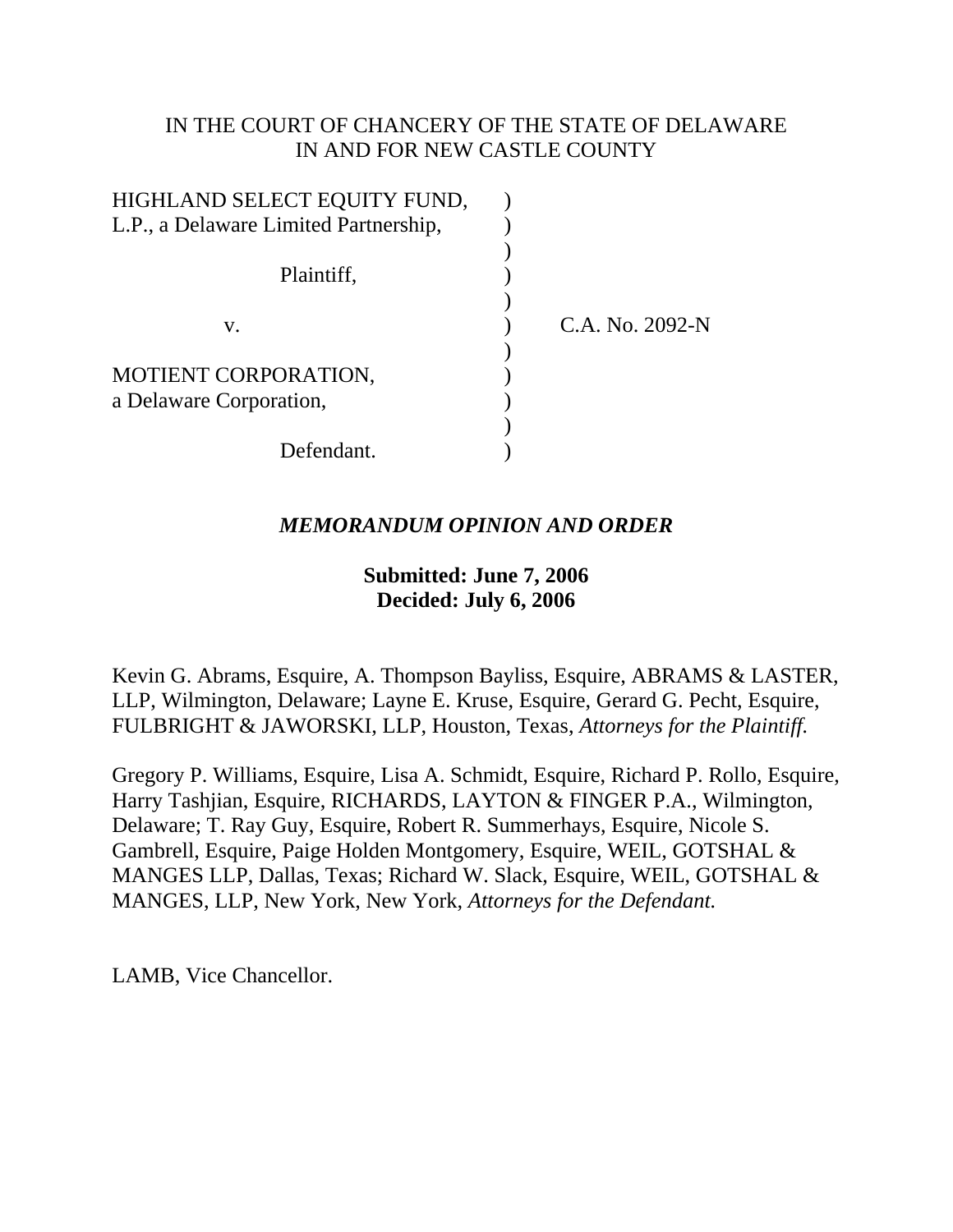A substantial stockholder of a Delaware corporation seeks access to the company's books and records pursuant to 8 *Del. C.* § 220, purportedly to investigate suspected mismanagement and for use in conjunction with an ongoing proxy contest. The demand letter spans 25 single-spaced pages and includes 47 categories requiring the production of "all books, records, documents, and correspondence in the Company's possession, custody, or control that constitute, identify, analyze, discuss, evaluate, consider or address" a wide variety of issues. The corporation refused to comply with this demand.

The stockholder filed suit on April 24, 2006, seeking an order requiring the corporation to provide it with the documents. The parties agreed to proceed on an expedited schedule, and the court held a one-day trial on June 2, 2006. On the eve of trial, following contentious and largely unproductive discovery proceedings, the stockholder revised its demand, although the revisions did little to narrow the breadth of the original request.

The issue presented, after trial, is whether the stockholder made a proper demand or, instead, has presented such a sweeping and overbroad request as to constitute an impermissible use of the statutory right to inspect the corporation's books and records. For the reasons explained herein, the court will deny the plaintiff's demand in total, reemphasizing the limited nature of the books and records remedy in contrast to the broader scope of discovery under Rule 34.

1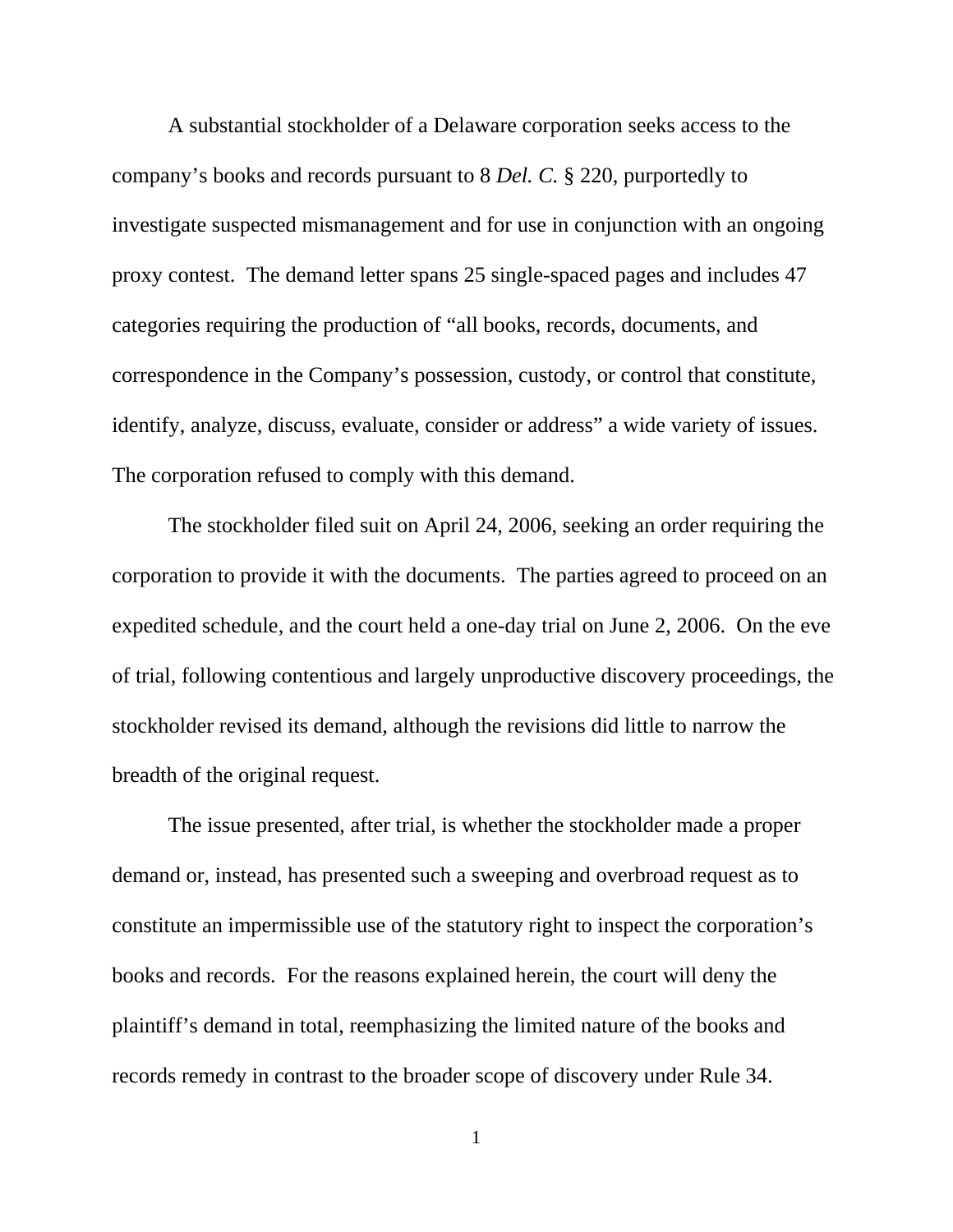Section 220 is an important stockholder right that, by statute, this court is directed to resolve in a summary proceeding. Its very importance requires that the court act vigilantly to prevent it from being used as a tool of oppression, especially when the stockholder makes a demand in the context of an ongoing proxy contest.

#### **I.**

### A. Parties

The plaintiff, Highland Select, is a Delaware limited partnership with its principal place of business in Dallas, Texas. The combined holdings of Highland Select and its affiliates in defendant Motient Corporation are worth an estimated \$230 million. James Dondero, a former Motient director, is a principal of Highland Capital Management, L.P., the primary investment advisor to the multiple Highland-related entities, including Highland Select. Highland Capital, in aggregate, currently manages approximately \$20 billion of investments.

Motient is a publicly held Delaware corporation that has historically been engaged in two-way wireless mobile data services and nationwide wireless internet services. Motient's primary assets now, however, are its direct and indirect equity interests in Mobile Satellite Ventures, L.P. and TerreStar Networks, Inc., which are attempting to develop satellite-based communications systems based on U.S. government licenses to use particular segments of the spectrum. Steven G. Singer is chairman of the Motient board of directors.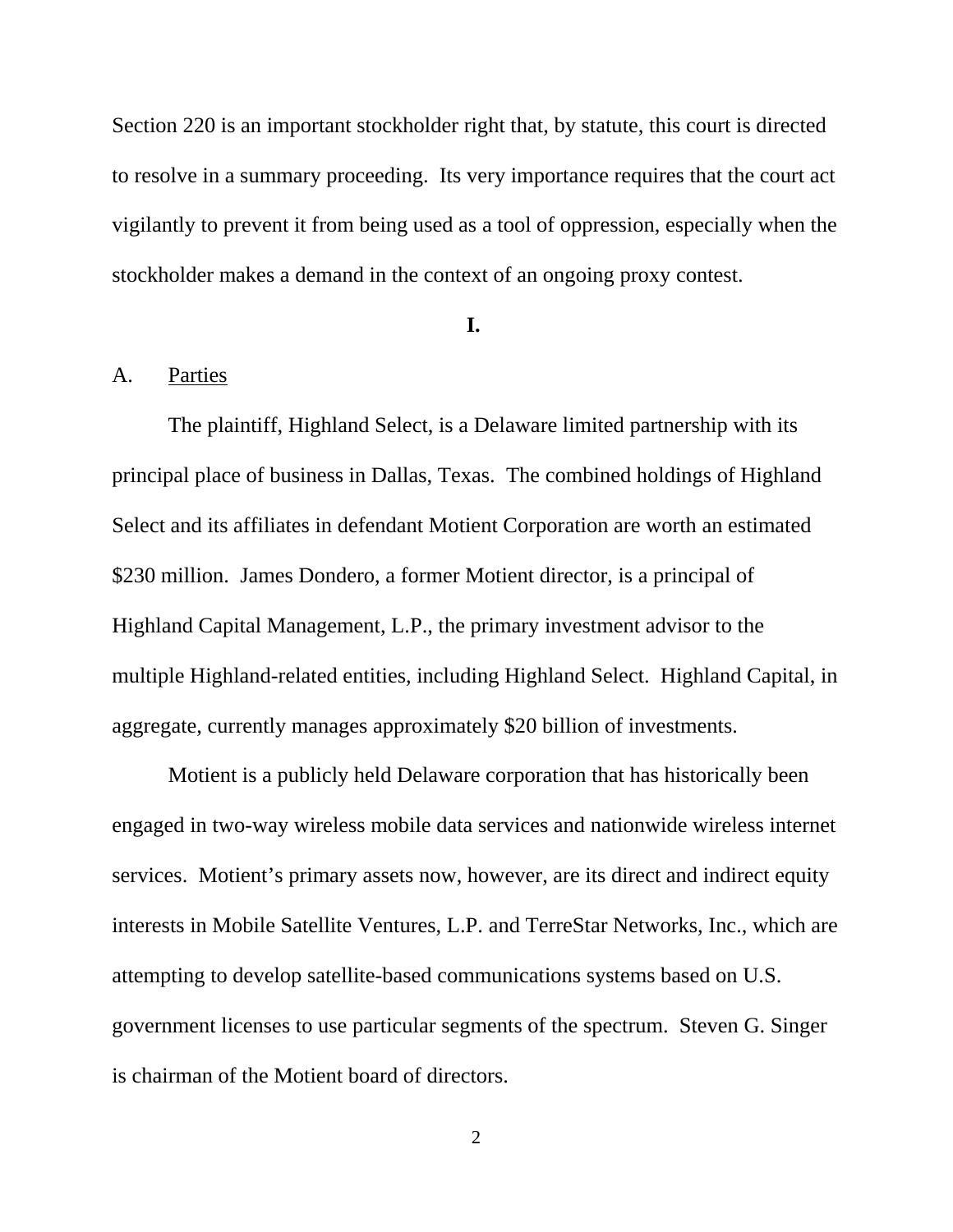### B. Highland's Suspicions Of Mismanagement

Only a brief overview of Motient's structure and business is relevant to the court's decision. Motient owns, operates, and seeks to develop a two-way wireless communications business primarily through two separate entities, the majority owned TerreStar Networks, Inc.,<sup>1</sup> and a limited partnership known as Mobile Satellite Ventures, or  $MSV<sub>i</sub><sup>2</sup>$  in which Motient is a minority investor. The unwieldiness of that structure has led Motient management to propose two separate transactions aimed at consolidating ownership of those entities.<sup>3</sup> Highland has publicly and vigorously opposed both of these proposals, the so-called "roll-up" transaction and the TerreStar transaction, believing that they incorrectly value the underlying Motient assets, and that they may be motivated by self-dealing.

Highland also has raised concerns about certain consulting arrangements Motient maintains with Communications Technology Advisors ("CTA"), as well as with CTA's parent, the Tejas investment bank. It suffices to say here that both the Tejas and CTA management teams have close ties to that of Motient, and that Motient has paid both companies material sums of money in each of the past several years in return for various services.<sup>4</sup> Those potentially self-dealing

 $1$  JX 66.

 $^{2}$  *Id.* 

<sup>3</sup> JX 34; JX 84.

<sup>4</sup> JX 16; JX 66.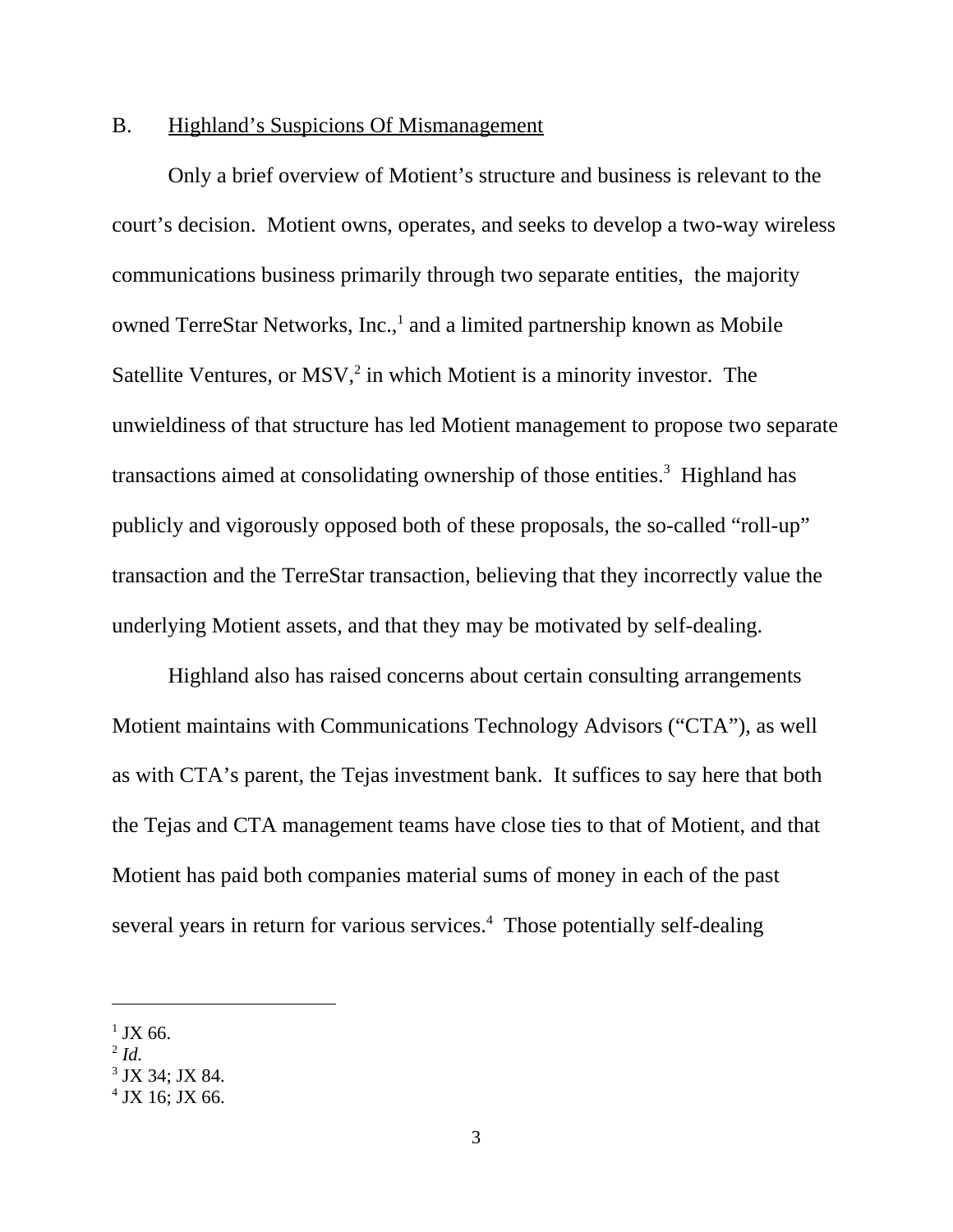transactions also implicate payments made to Steven Singer's brother, Gary Singer, who is prohibited by permanent injunction from acting as an officer or director for any public company on the basis of now decade old convictions for various financial crimes.5

 Motient has also experienced considerable difficulties in managing its financial reporting in the recent past. It has twice disclosed material weaknesses in its internal controls. Further, it has repeatedly amended its quarterly reports, and, in 2003, decided to dismiss its independent public accountant in the midst of its year-end work, on the basis of disagreements about certain accounting and auditing matters relating to 2000 and 2001 transactions.<sup>6</sup> Finally, Motient has disclosed that it is at risk of being classified as an investment company under the Investment Company Act of 1940. If found to be regulated under that statute, Motient would face serious sanctions that would materially affect its business.<sup>7</sup>

In mid-2005, Dondero requested that Motient's audit committee investigate all these concerns and pursued information regarding transactions he considered suspect. In response, Motient's board ordered an investigation into Dondero's allegations, to be conducted by the audit committee and assisted by independent special counsel. Although that report purported to exonerate the board of any

<sup>&</sup>lt;sup>5</sup> JX 81 at 22.

<sup>6</sup> JX 7 at 2.

 $7$  JX 66.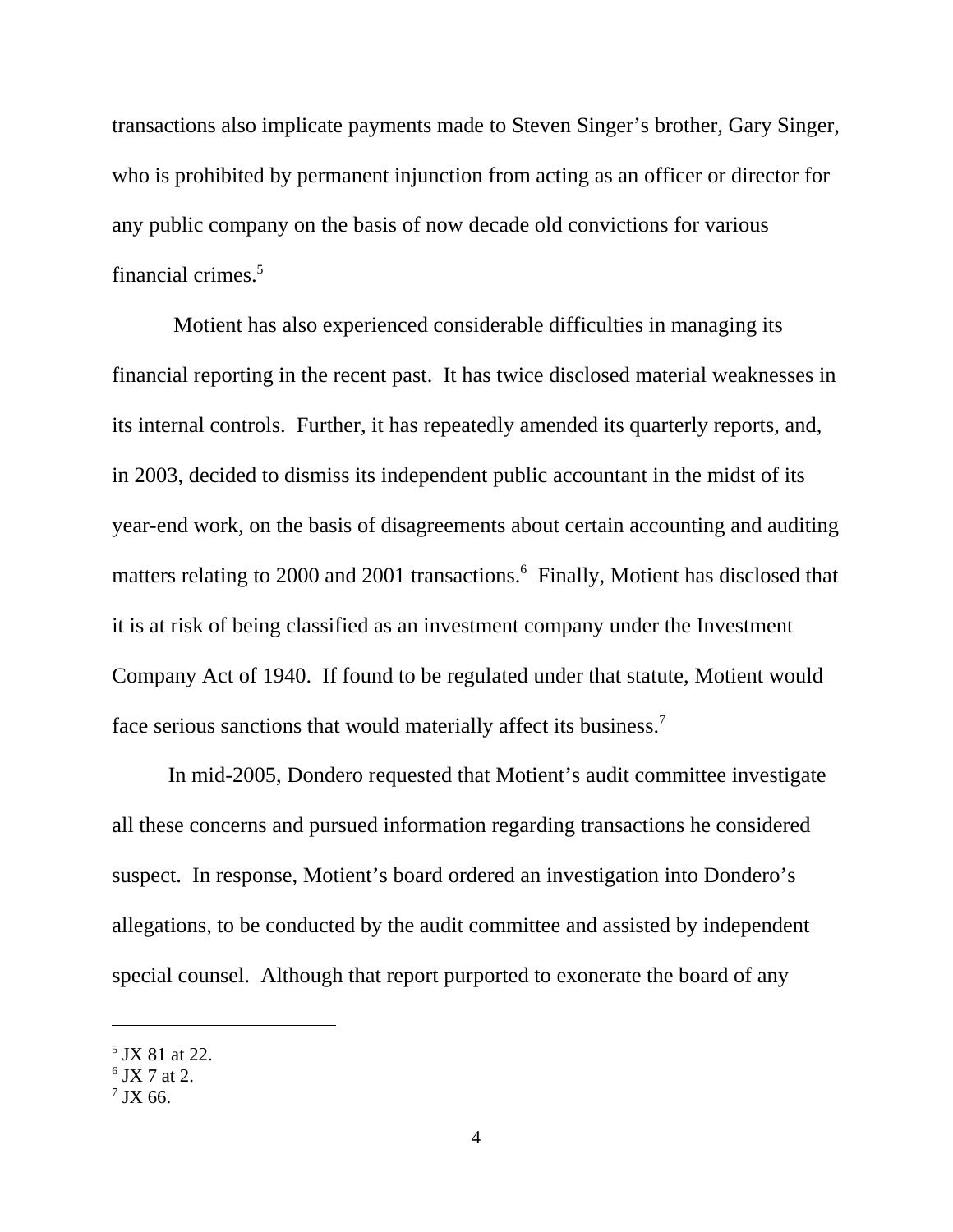wrongdoing,<sup>8</sup> Dondero has never been given the entire audit committee report for review. Whatever the result of that investigation, therefore, Highland has reason to suspect that the audit committee's efforts may not have been sufficiently comprehensive, or that they were so marked by conflicts of interest that they amounted to a sham.<sup>9</sup>

### **II.**

## A. Non-Delaware Litigation Between Highland And Motient

This books and records case is only part of a much wider ongoing dispute between Motient and Highland Select and its affiliates. On August 16, 2005, an affiliate of Highland Select filed a derivative action in this court, alleging breaches of fiduciary duty by Motient's directors, officers, and others. This court dismissed the derivative claim on March 17, 2006 for failure to state demand futility under Court of Chancery Rule 23.1.<sup>10</sup>

Also, on August 16, 2005, affiliates of Highland Select filed an action in Texas state court against Motient seeking the rescission of the \$90 million sale of the company's Series A preferred stock to the Highland affiliates.<sup>11</sup> On October 7, 2005, certain Highland Select affiliates, who were holders of Motient Series A

 $8$  JX 40.

<sup>&</sup>lt;sup>9</sup> Motient's general counsel, Robert Macklin, is apparently married to Heather Macklin, who is listed as an associate on the special counsel's website. JX 87.

<sup>10</sup> *Highland Legacy Ltd. v. Singer*, 2006 Del. Ch. LEXIS 55 (Del. Ch. Mar. 17, 2006).

<sup>&</sup>lt;sup>11</sup> Highland Crusader Offshore Partners L.P. v. Motient Corp., No. 05-07996-E (101st D. Ct., filed Aug. 16, 2005).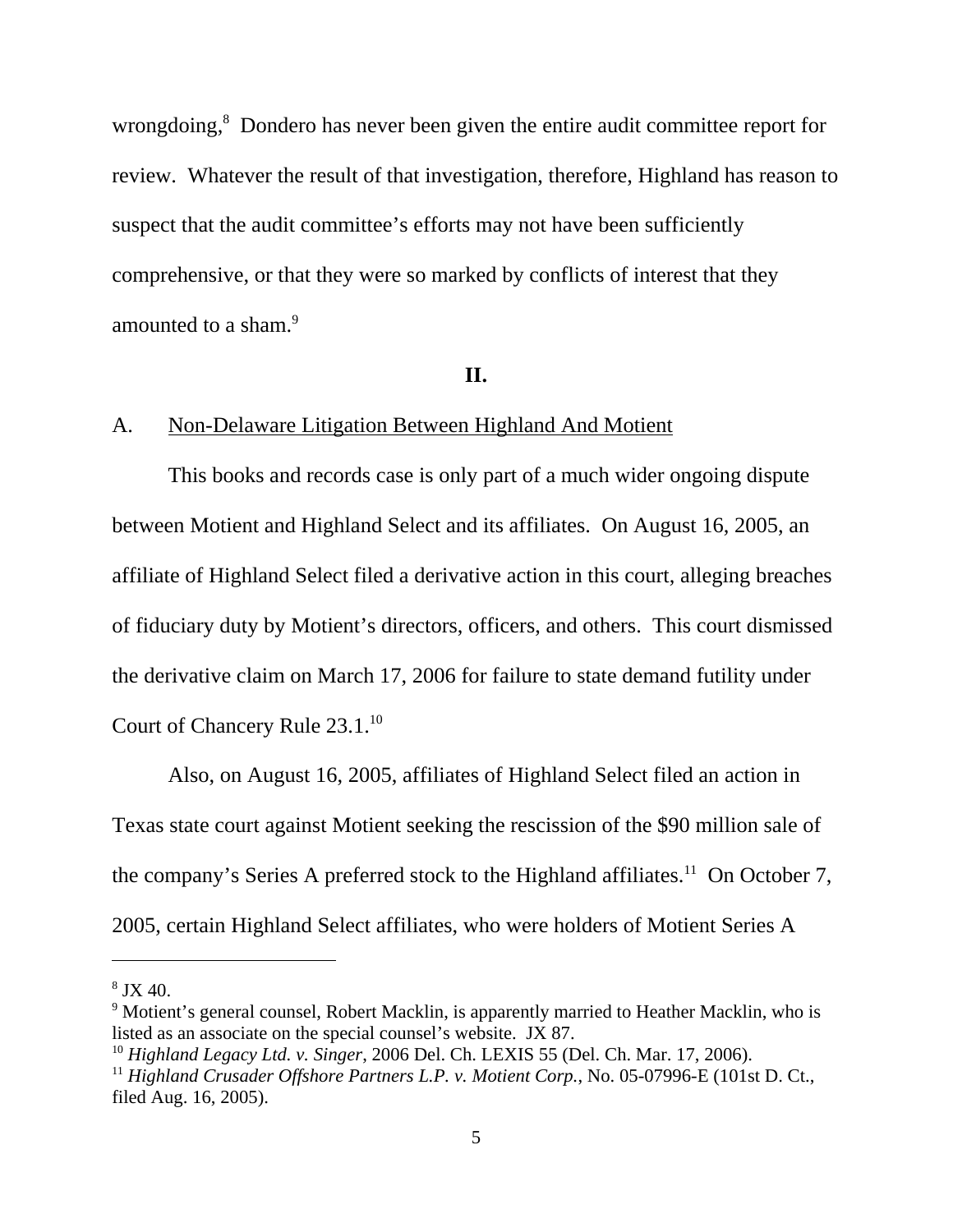preferred stock, filed a class action lawsuit in this court to enjoin an exchange offer for that stock. $12$ 

Motient has, in response, initiated two lawsuits against Highland affiliates. On October 19, 2005, Motient filed a breach of fiduciary duty lawsuit against Dondero in a Texas state court.<sup>13</sup> The fiduciary duty violations alleged in that case all are based on the same facts as those at issue here. That is, Motient's claims in the Texas case that Dondero violated his fiduciary duties are intimately bound up with the question of whether Dondero was justified in opposing the Motient  $board<sup>14</sup>$ 

On the same day, Motient filed a lawsuit in a Texas federal district court alleging that Dondero made misleading statements and solicited proxies to replace Motient's current board and management without complying with the federal proxy rules.15 That suit claims that Dondero's accusations against the Motient board are factually false. For example, Motient alleges that Dondero's claims that the roll-up transaction was self-dealing are "objectively false, as verified by a

<sup>&</sup>lt;sup>12</sup> Highland Crusader Offshores Partners, L.P. v. Motient Corp., No. 1702-N (Del. Ch. filed Oct. 7, 2005).

<sup>13</sup> *Motient Corp. v. Dondero*, No. 05-10742 (101st D. Ct. filed Oct. 19, 2005).

 $14$  JX 157. For example, Count I of Motient's complaint in that case alleges that Dondero violated his "fiduciary duty of loyalty by engaging in a course of litigation that is contrary to his fiduciary duties and the best interests of Motient and its shareholders." *Id.* at ¶ 43. Assuming that this allegation sets out a cognizable legal claim, its vitality is dependent on Dondero's accusations being false.

<sup>15</sup> *Motient Corp. v. Dondero*, No. 3-05-CV-2070-P (N.D.Tex. filed Oct. 19, 2005).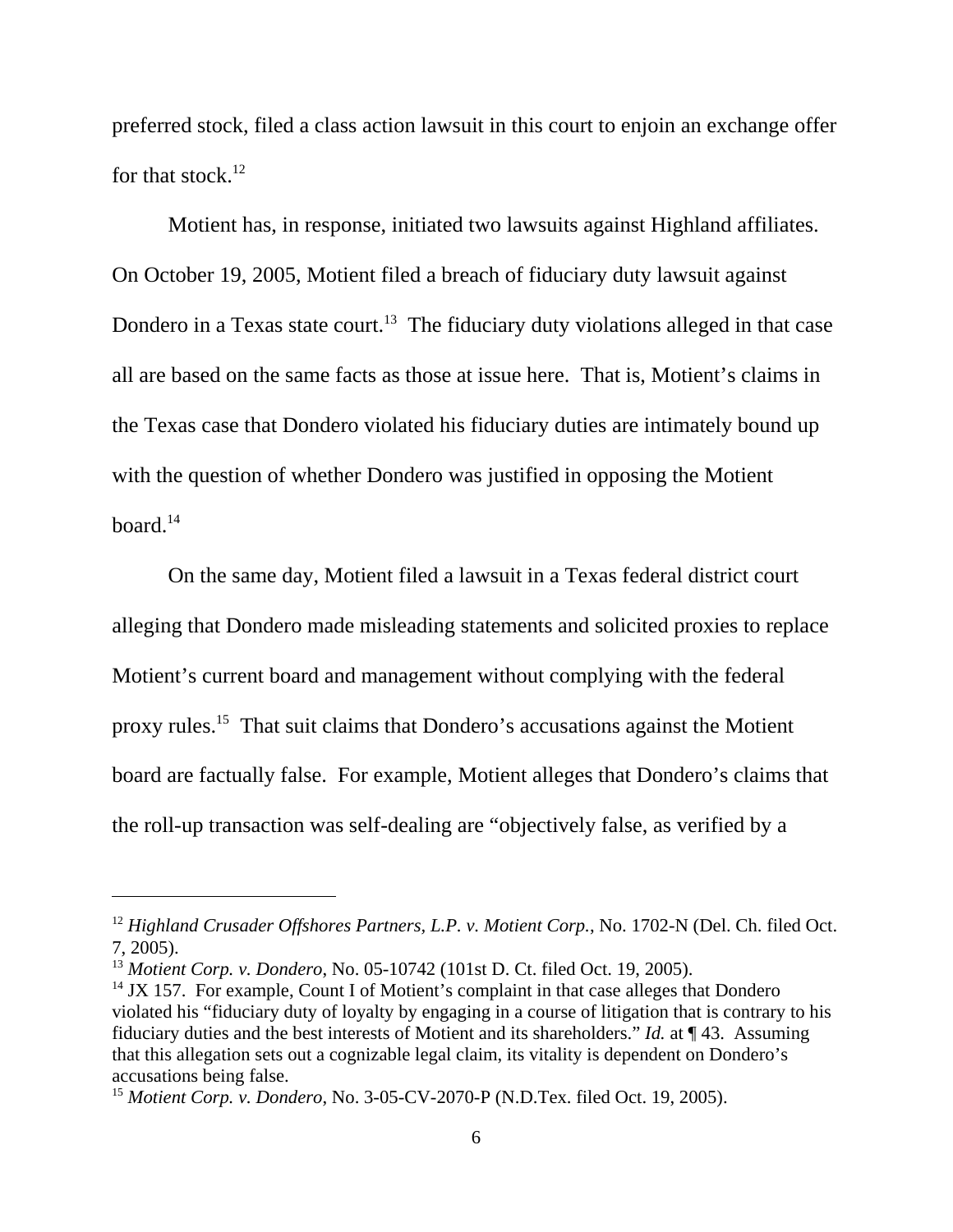recent comprehensive independent investigation conducted by the Board's audit committee."16 As with the state court claims, the truth of Dondero's accusations is central to Motient's argument.

All the suits, other than the Delaware derivative action dismissed on March 17, are still pending. Significantly, Dondero and the various Highland entities named as defendants in the Motient securities suit in federal court have invoked a stay of litigation pursuant to the Private Securities Law Reform Act and the Securities Litigation Uniform Standards Act. Discovery in that case is therefore stayed pending the ruling on the motion to dismiss. Further, Dondero attempted to use those same statutes to induce the federal court to stay discovery in Motient's state court fiduciary duty case. That motion was denied on May 1, 2006.

### B. Highland Announces A Proxy Contest

On February 14, 2006, Dondero resigned from the Motient board.<sup>17</sup> On the same day, Highland issued a press release announcing its intention to engage in a proxy contest against the Motient board.18 That press release noted that Highland Capital had grown increasingly disturbed about what it called "continued mismanagement" over the past year, and specifically pointed to the material weaknesses in financial controls, certain disclosure inadequacies, a flawed April

<sup>&</sup>lt;sup>16</sup> JX 158, ¶ 17.

 $17$  JX 52.

<sup>18</sup> *Id.*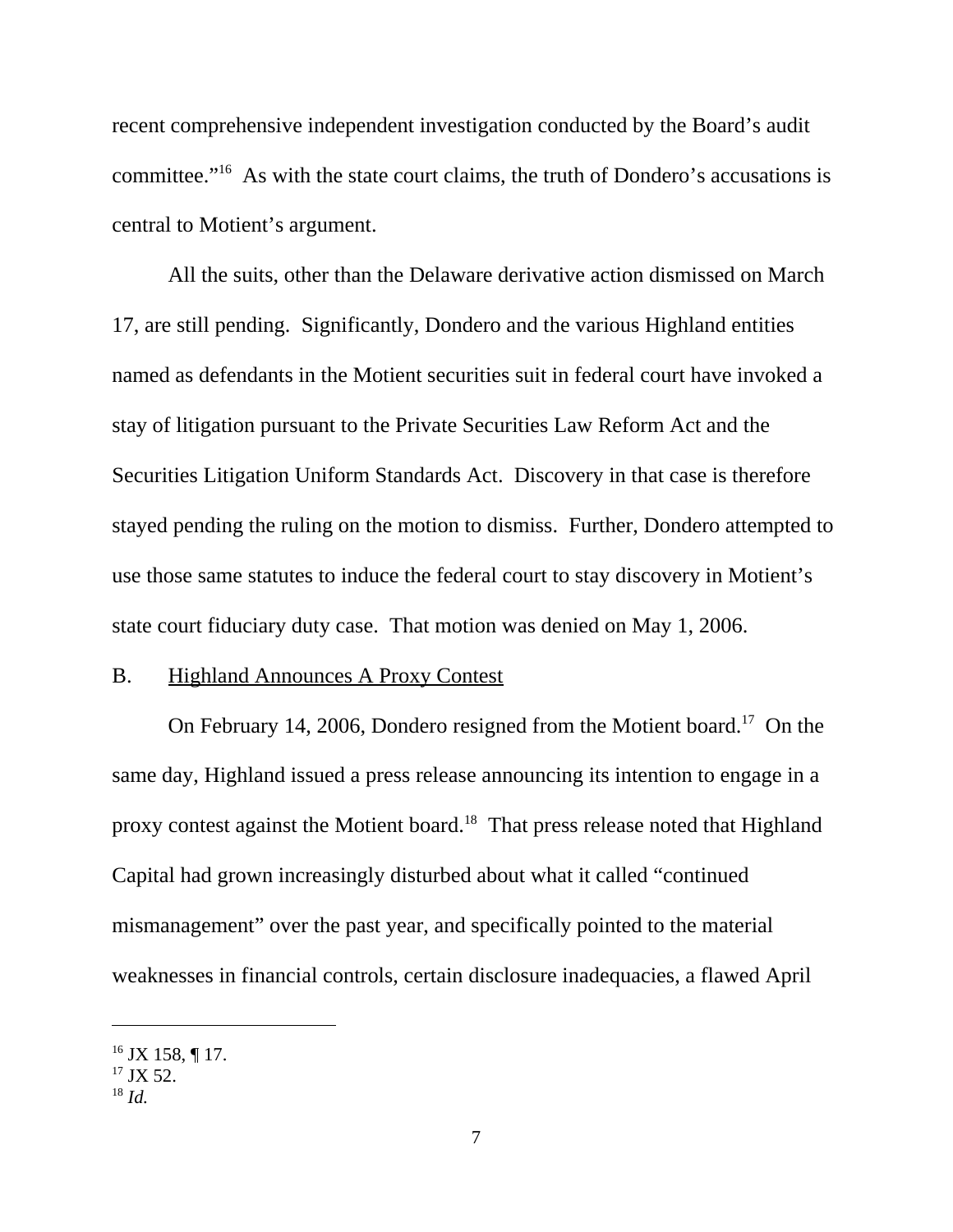2005 stock issuance, as well as the failed roll-up transaction, as sources of its discontent. Therefore, Highland claimed, it would "nominate and support highly qualified individuals for election to an entirely new Board of the Company, including individuals who are independent of Highland and the Company  $\dots$ ."<sup>19</sup> Highland Capital and its affiliates have since filed a proxy statement with the SEC relating to the annual meeting of the Motient stockholders to be held on July 12, 2006. That proxy statement reiterates and expands upon the concerns identified in the February 14 press release. $20$ 

## C. Highland Demands Books And Records, Is Refused, And Files Suit

On April 12, 2006, shortly after this court's dismissal of the Highland derivative complaint, Highland Select issued a Section 220 demand letter for Motient's books and records, alleging eight different purposes for the demand. In contrast to a typically concise Section 220 demand, Highland's letter ran for a full 25 pages, and interspersed 47 separate paragraphs of substantive demands in between sections of text explaining in detail Highland's suspicions of mismanagement at Motient. Moreover, each of Highland Select's 47 demands was itself exceptionally broad. For example, referring to the financial control

<sup>19</sup> *Id.*

 $20$  As the proxy statement explains, "[t]he Highland Parties decided to seek the election of the Highland Parties director nominees after concluding that, in their opinion, the Motient director nominees cannot be relied upon to guide and oversee Motient's management in the future." Highland Proxy, June 2, 2006 at 4.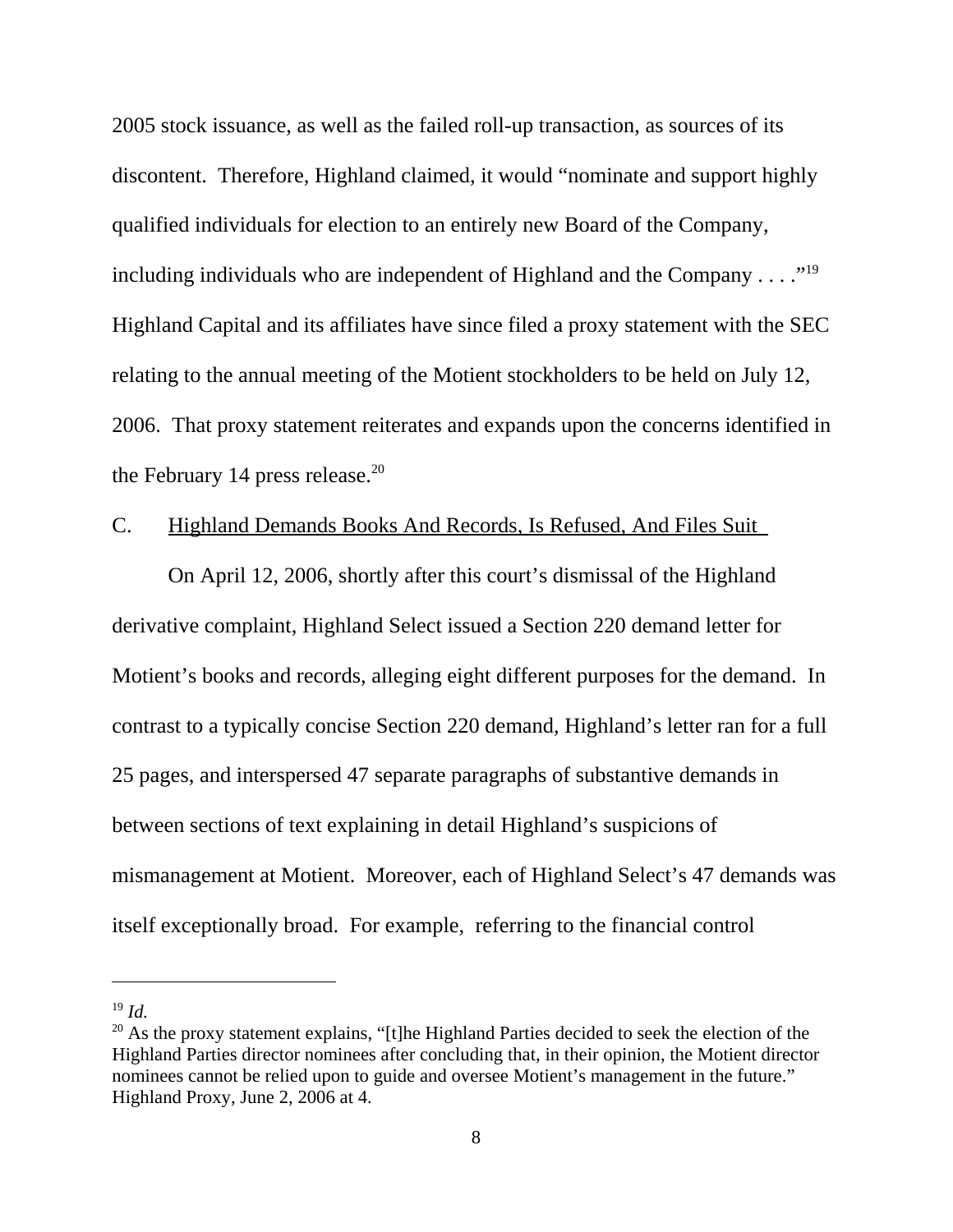problems Motient has experienced, Highland demands "all books, records, documents, and correspondence in the Company's possession, custody, or control that constitute, identify, analyze, discuss, evaluate, consider or address any deficiencies, or material weaknesses in the Company's internal controls . . . ." with respect to certain years of financial reporting.<sup>21</sup> This is language generally found in Rule 34 requests, (and overbroad ones at that) and not in demands made pursuant to Section 220.

On April 20, 2006, Motient refused Highland Select's Section 220 demand, claiming, among other things, that Highland fails to show a proper purpose, and that its demand is "unreasonably broad and burdensome."22 In response, on April 24, 2006, Highland Select filed this suit. Citing the impending proxy contest, Highland Select asked the court and Motient to agree to a highly expedited schedule, in contemplation that documents obtained following trial could be incorporated into its proxy materials. After Motient's counsel indicated their willingness to try the case in the contemplated time frame, the court agreed to set trial for June 2, 2006.

 $21$  JX 81.

<sup>22</sup> JX 82.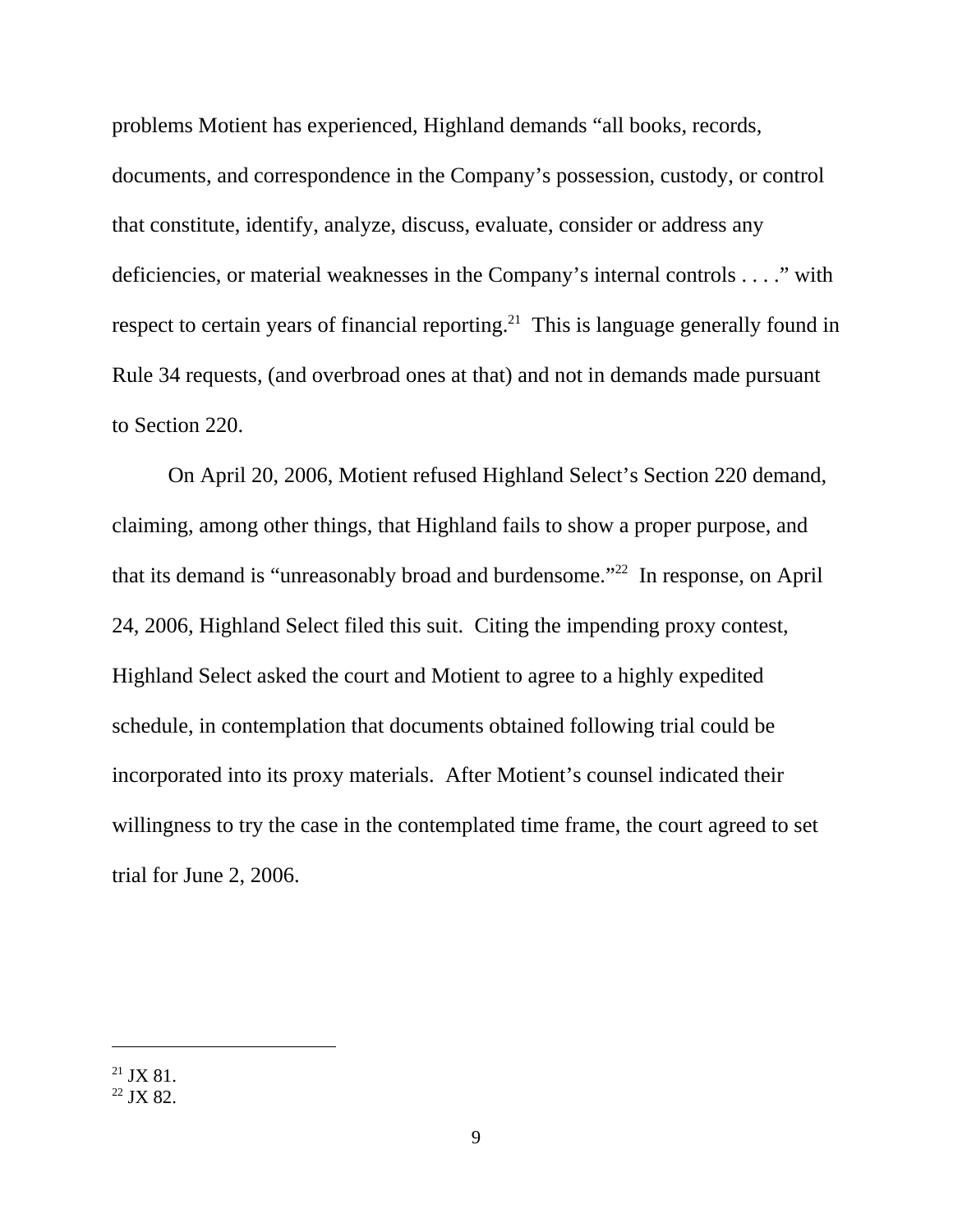## C. Discovery And The Current Litigation

 The discovery process did not proceed smoothly. On May 4, 2006, Motient served a notice of deposition for a corporate representative of Highland Select to testify on designated topics pursuant to Court of Chancery Rule 30(b)(6). In response, Highland Select designated Michael Minces, a lawyer then serving as Highland Capital's chief compliance officer, and since sometime in April, Highland Select's sole officer. Motient also separately noticed Dondero, and after discussions with Highland Select's counsel, May 15 was chosen as the day when both deponents would be made available.

Soon after Minces's deposition began, it became apparent to any reasonable observer that Minces was an inadequate Rule 30(b)(6) witness. On numerous occasions, he could give no informative answer to important questions about Highland Select's motives in framing its Section 220 demand. When asked why Highland Select published the Section 220 demand in an SEC Form 14A filing, for example, Minces refused to answer on privilege grounds, and then explained that, aside from himself, there was literally no one else available at Highland Select who could give testimony as to that issue.<sup>23</sup> And again, when Minces was asked at deposition whether anyone at Highland Select had reported Motient to the SEC for

 $23$  Dep. Tr. 68:1-8.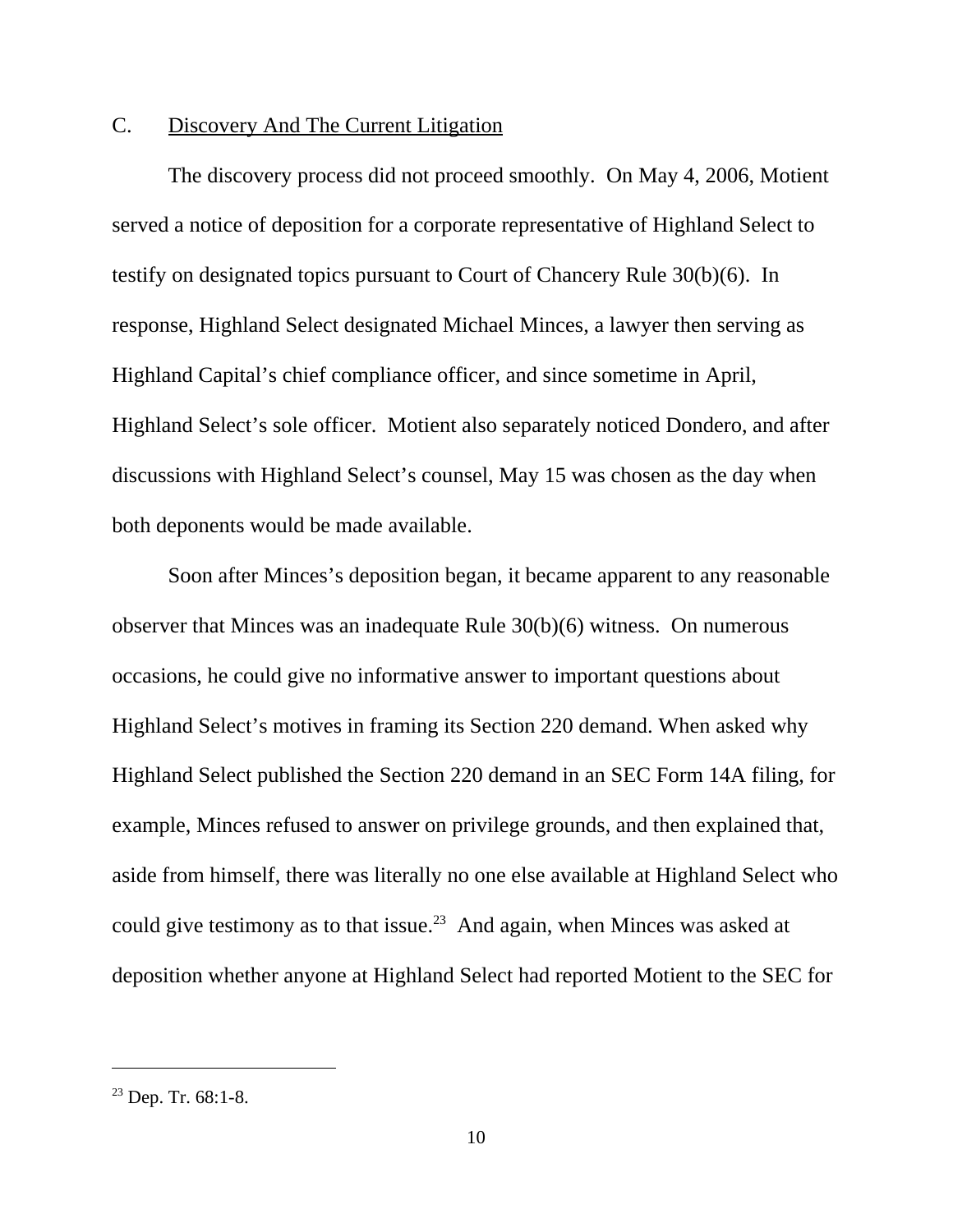the possible 1940 Act violation, Minces refused to provide any answer other than to suggest that Motient pursue its inquiry with the  $SEC.^{24}$ 

On those occasions that Minces was able to provide some answer, it often consisted of references to Highland Select's demand letter or other public filings. When asked what Highland Select intended to do with the documents demanded in the Section 220 letter, for example, Minces replied only that "we'd use the documents for the stated proper purposes that were dictated in our 220 demand letter." $^{25}$ 

Further, on numerous occasions, Minces refused to testify concerning subjects about which he appeared to have personal knowledge, and about which Highland Select as an entity necessarily had knowledge, but that predated his appointment in April as the sole officer of Highland Select for purposes of coordinating the Section 220 effort.<sup>26</sup> In Highland Select's view, such testimony was inappropriate because Minces was only appearing in his capacity as an officer of Highland Select. This did not stop Minces from testifying about matters outside that exceedingly narrow scope when it might be useful to Highland. Asked how Highland Select might have known that Dondero was not given a fair opportunity

 $24$  Dep. Tr. 213:17.

 $25$  Dep. Tr. 135:5-15.

<sup>&</sup>lt;sup>26</sup> For repeated examples of this objection, see Dep. Tr. 35:15-18; 47:1-10; 53-54:1-6; 61:1-12; 71:18-25; 109:8-20.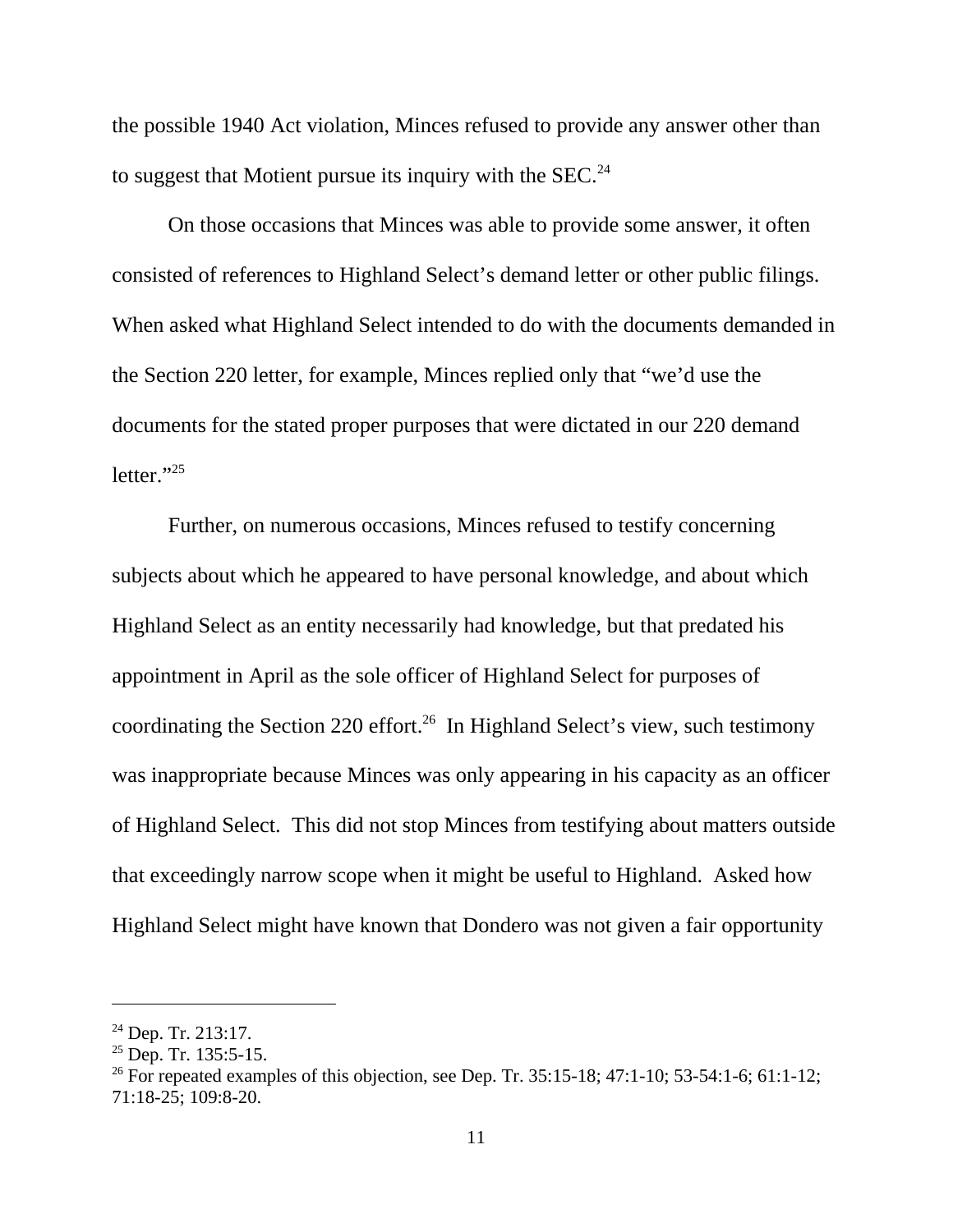to explain his objections to the roll-up transaction at a board meeting on October 6, 2005, Minces forthrightly explained that this was the "general consensus and opinion from the participants of that meeting after the meeting."27 How Minces could possibly have known this information solely in his role as a Highland Select officer is entirely unclear, since the meeting occurred months before Minces's designation as an officer of that entity. Yet, for some reason he was willing to answer that question, and not others dealing with knowledge presumably acquired in exactly the same way.

 Nevertheless, Motient's counsel proceeded to depose Minces for nine hours, in what Motient's counsel must have known would be a bootless quest.<sup>28</sup> The full day spent deposing Minces made it impossible for Motient's counsel to depose Dondero, who was unavailable for that purpose afterward.

A one-day trial followed on June 2, 2006, where Minces testified to many issues about which Highland Select's counsel did not permit him to be deposed. Minces was able, for example, to speak more fully than he spoke at his deposition as to the content of the suspicions that Highland Select harbored concerning

<sup>27</sup> Dep. Tr. 159:17-23.

<sup>&</sup>lt;sup>28</sup> The deposition testimony demonstrates, in fact, that Motient's counsel knew precisely how unhelpful it would be to continue in the same way. Dep. Tr. 45:12-17 ("Mr. Abrams: Please ask your questions on a question-by-question basis. You know our position with respect to the scope of his testimony. Mr. Guy: I do know your position by now."). Further, Motient's counsel twice described Minces's inadequate answers as a "mantra." Dep. Tr. 54:4; 72:1.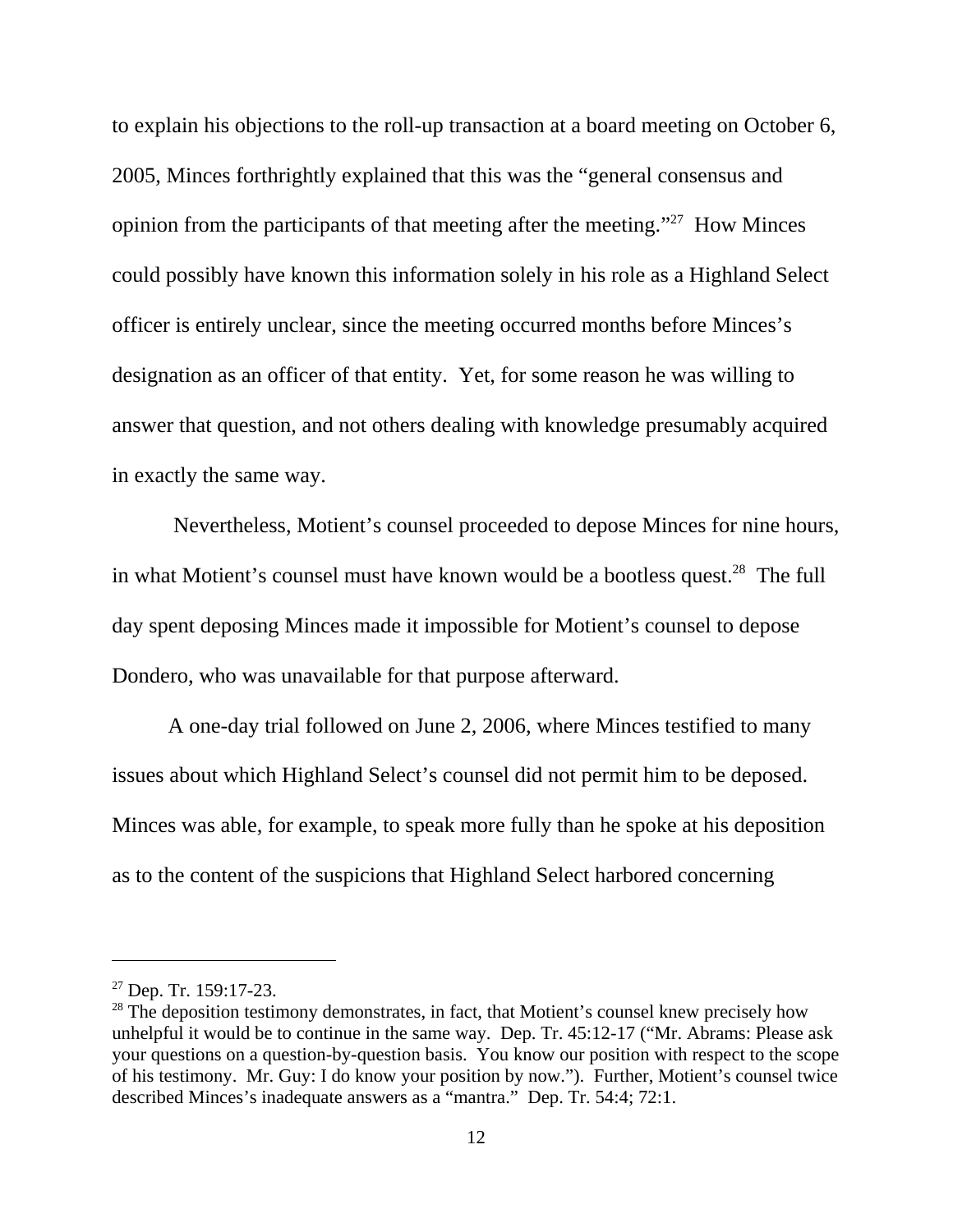Motient. The court found this testimony to be credible. It supports a conclusion that Highland Select has reasonable grounds to suspect corporate misconduct.

Second, Minces was able to testify more fully as to the plaintiff's purpose in filing the Section 220 demand. As became evident from cross-examination, the Section 220 demand was spurred by this court's dismissal of Highland's previous derivative suit. As Minces explained, the Section 220 demand was formulated soon after that decision: just as soon as Highland was able to hire new legal counsel to prepare the demand.<sup>29</sup> One aspect of Minces's testimony that the court did find puzzling, however, and crucially so, was his equivocation as to whether Highland Select had definitively decided to go forward with its proxy contest. Minces repeatedly testified that the final decision to go forward with that contest had not yet been made. Minces first claimed that the final proxy had not yet been filed, and that Highland Select would "evaluate potential corrective action" after it received the Section 220 documents.<sup>30</sup> Later, Minces claimed that the decision whether or not to mail out the proxy statement was "not entirely in my court, and has not been made yet."<sup>31</sup> At the end of trial, however, Highland Select's counsel contradicted Minces's testimony, stating that any belief that the decision to proceed

 $29$  Tr. 77:9-12.

 $30$  Tr. 98:2-22.

 $31$  Tr. 148:7-8.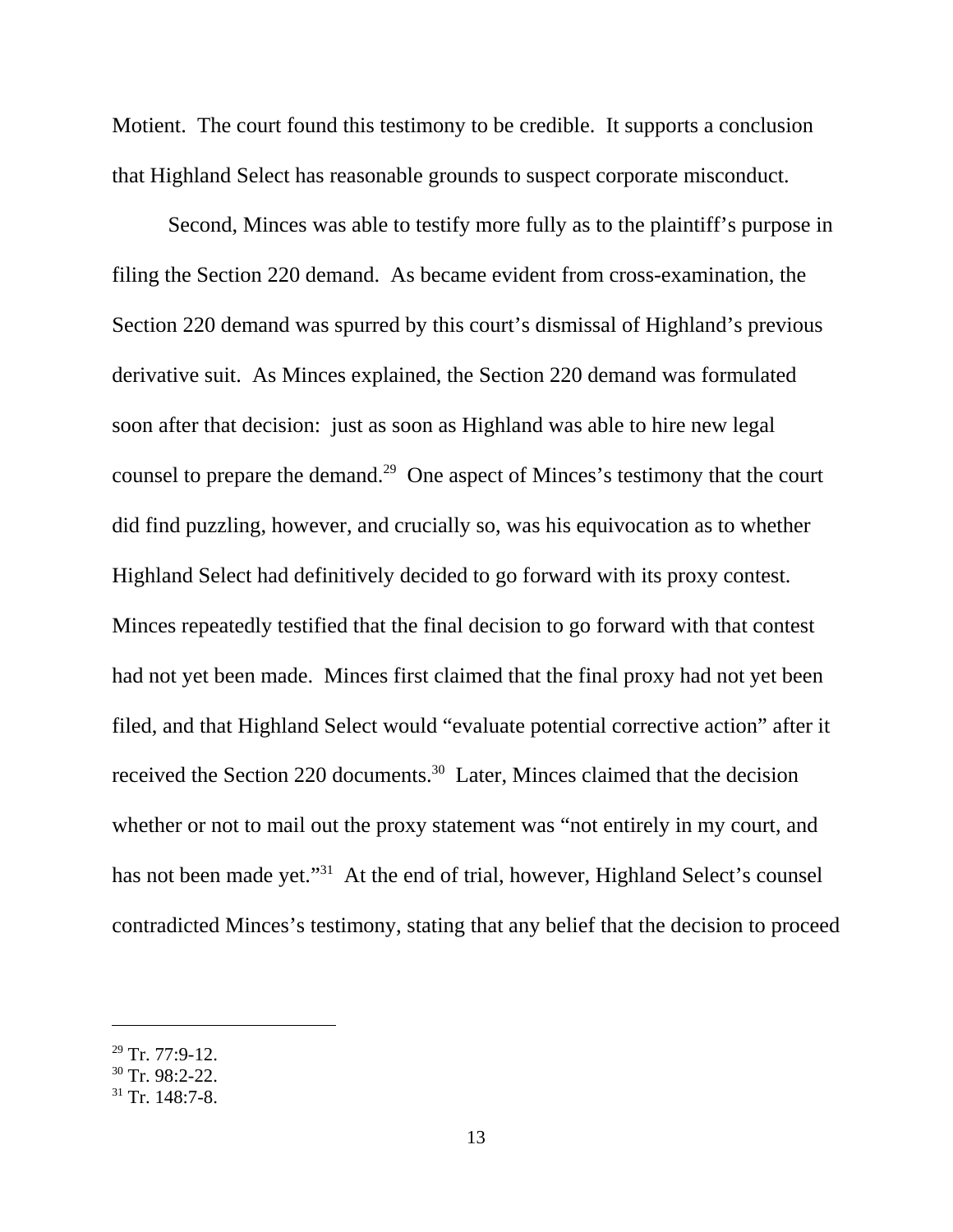with the proxy contest had not been made was "inconsistent with the facts."<sup>32</sup> Indeed, the official filing of Highland Select's proxy statement followed soon after trial, as noted above.

Additionally, the approach of trial appeared to precipitate a dramatic series of revisions in Highland's original Section 220 demand. The first of these was included in Highland's opening brief, where Highland claimed to have engaged in "substantial narrowing" of its initial demand.<sup>33</sup> Then, on the eve of trial,  $34$ Highland revised its document request a second time, producing a list of documents that purported to cut down its original request of 47 separate categories to only 10.<sup>35</sup> The court directed Highland Select to provide a comparison between this 10 item list and the original 47 category demand, in order to help the court understand whether Highland's demand had truly been limited. Highland responded with a letter detailing those changes, apparently reducing the scope of its demand even more. Nevertheless, a careful study of Highland Select's various statements of its demand shows that Highland Select's revised, eve of trial, demand still suffers from the same overbreadth as its original letter.

 $32$  Tr. 205:24-206:1.

<sup>33</sup> Pl.'s Opening Br. Exs. A and B.

 $34$  Tr. 86:7-8.

 $35$  JX 211.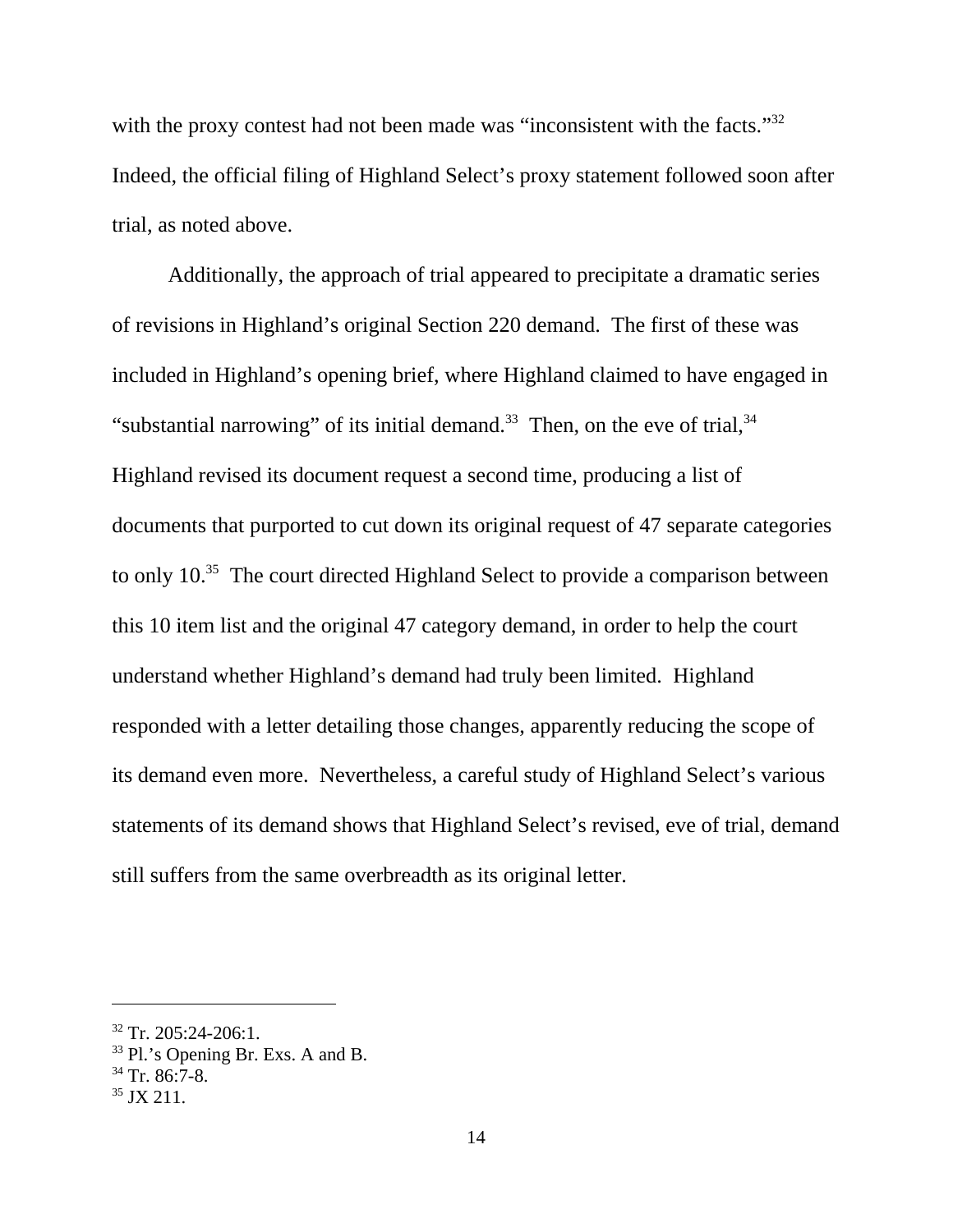The changes that Highland did make are essentially of three kinds. First, six of the new Highland Select demands seek documents within a specified date range or documents that relate to a subject matter that inherently limits the range of responsiveness. Second, Highland Select limits its demand by using "creator/recipient" limitations.36 That is to say, rather than demanding all documents in Motient's possession and control, as the original letter had done, the new demand seeks documents provided, or in some cases, provided or prepared by and to, the board, executive committee, audit committee, SEC, or any outside auditor. Finally, Highland Select's revised demand eliminates 8 categories of the original 47 categories. In the context of the original demand, therefore, Highland Select's revised demand list includes 39 categories.<sup>37</sup>

### **III.**

Highland Select believes that it is entitled to all the documents requested in its most recent demand, pursuant to its stated purposes of investigating mismanagement in order to either launch another derivative suit or to engage in a proxy contest to unseat Motient's board. It believes that the facts it has presented set out a clear case of credible suspicion of possible mismanagement, and that all the documents requested are necessary and essential to its wide-ranging purposes.

<sup>&</sup>lt;sup>36</sup> Highland Select Letter, June 5, 2006.

 $37$  Motient Letter Ex. A, June 7, 2006.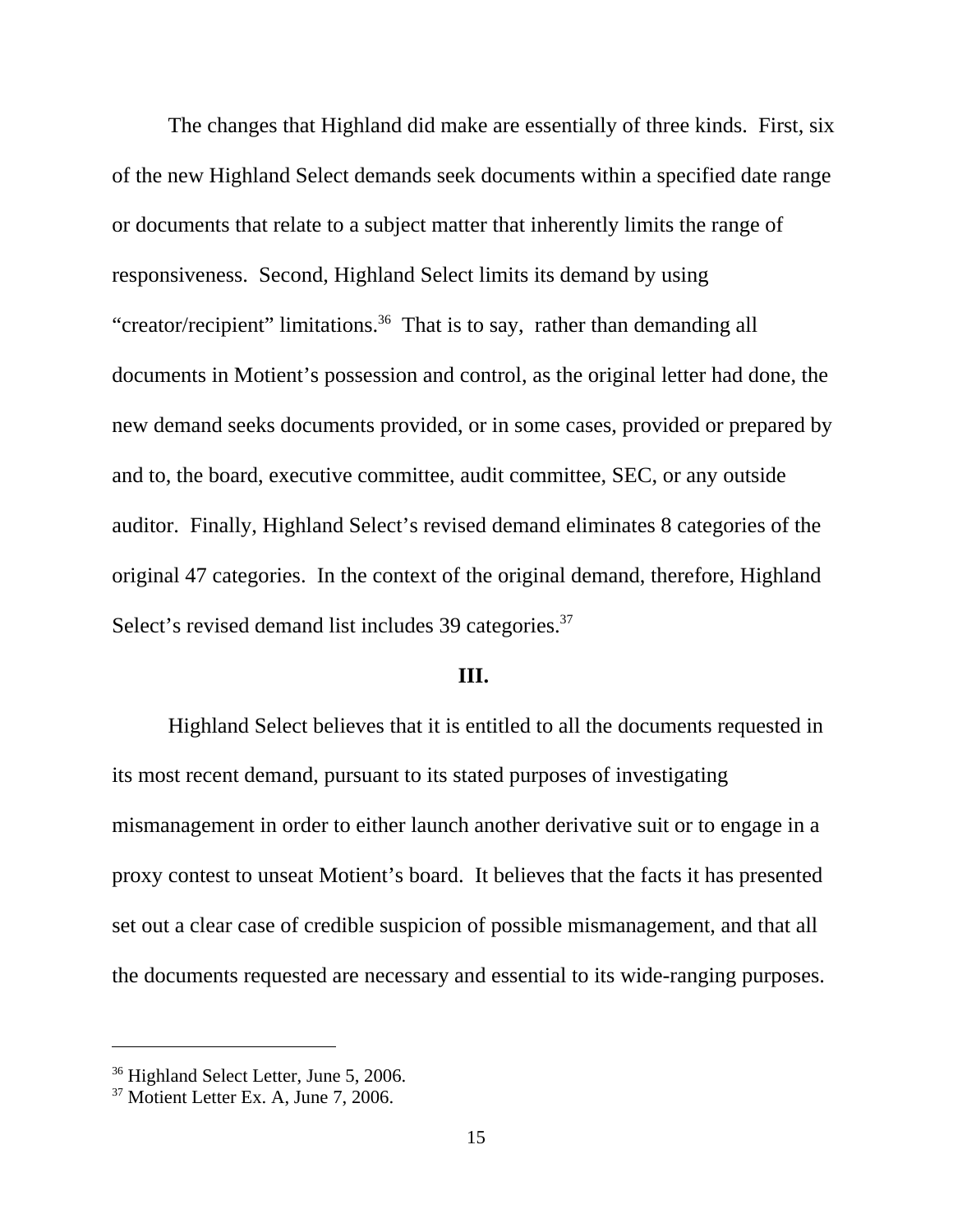In response, Motient half-heartedly argues that Highland has failed to prove any basis to suspect malfeasance at the company. More important, Motient argues that the nature of the plaintiff's demand, and the way it was pursued, demonstrates clearly that Motient has an improper purpose in pursuing this Section 220 claim. That improper purpose, in Motient's view, is to use the Section 220 demand as a vehicle through which to attack Motient's management in preparation for the proxy contest, with little regard for whether it receives any information or not.

### **IV.**

Delaware law provides a statutory right for a stockholder to inspect the books and records of a corporation under 8 *Del. C.* § 220, so long as the form and manner requirements for making a demand are met, and the inspection is for a proper purpose. The statute defines "proper purpose" as any purpose "reasonably related to such person's interest as a stockholder."38 A Section 220 plaintiff with a proper purpose must further prove that it has some credible evidence of wrongdoing sufficient to warrant continued investigation.<sup>39</sup> It is not enough for a Section 220 claim, however, merely to satisfy the proper purpose and credible suspicion prongs of the test. Rather, the scope of such relief will typically be limited only to the inspection of those books and records that are necessary and

<sup>38</sup> DONALD J. WOLFE, JR. & MICHAEL A. PITTENGER, CORPORATE AND COMMERCIAL PRACTICE IN THE DELAWARE COURT OF CHANCERY § 8.6(e)(1) (2005) <sup>39</sup> *Id.*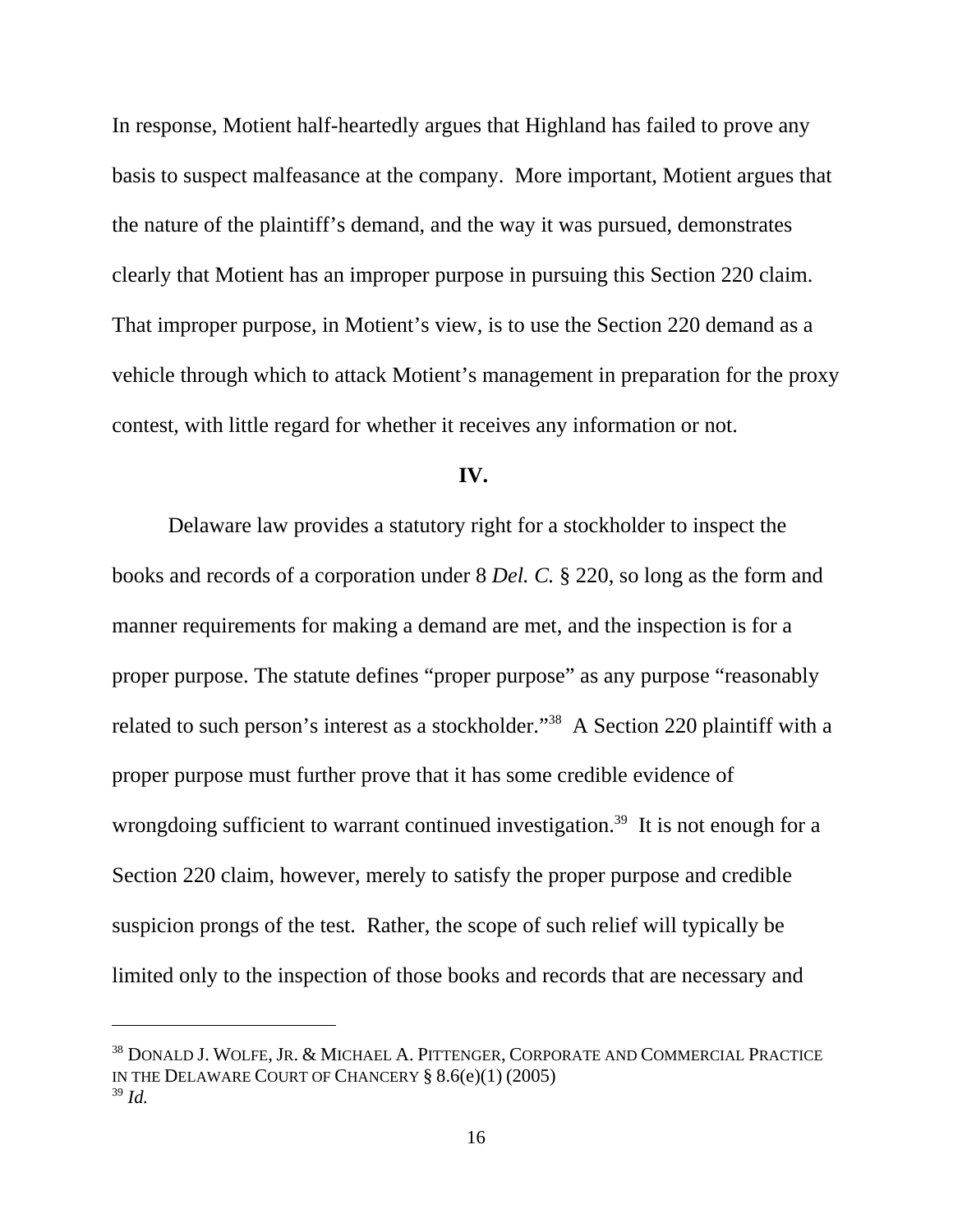*essential* to the satisfaction of the stated purpose, a burden of proof with which the plaintiff is charged.40

All of these elements are underlined by a clear requirement that a Section 220 plaintiff has a responsibility to make its demand in good faith, policed by the court's duty to closely examine any Section 220 demand to "prevent possible abuse of the shareholder's right of inspection."41 Recent experience teaches that the potential for abuse is very much alive when the Section 220 demand is made–as this one is–in the context of an impending or ongoing proxy contest. While a Section 220 books and records action is a summary proceeding that demands prompt attention from this court, it can be difficult to process from start to finish on a schedule that accommodates the foreshortened time frame of an ongoing proxy fight. This is especially true where the stockholder makes a broad demand and expects to be able to publicly disclose in its proxy materials otherwise confidential documents or information obtained from the corporation after trial. In that situation, the court is not only required to try and decide the case in the space of a few weeks, but also is expected to make itself available to referee the inevitable series of disputes arising from the corporation's interest in maintaining the confidentiality of its information and the stockholder's interest in using

<sup>40</sup> *Id.* 

<sup>41</sup> *CM&M Group, Inc. v. Carroll*, 453 A.2d 788, 793-94 (Del. 1982), *cited with approval in Disney v. The Walt Disney Co.*, 857 A.2d 444, 447 (Del. Ch. 2004).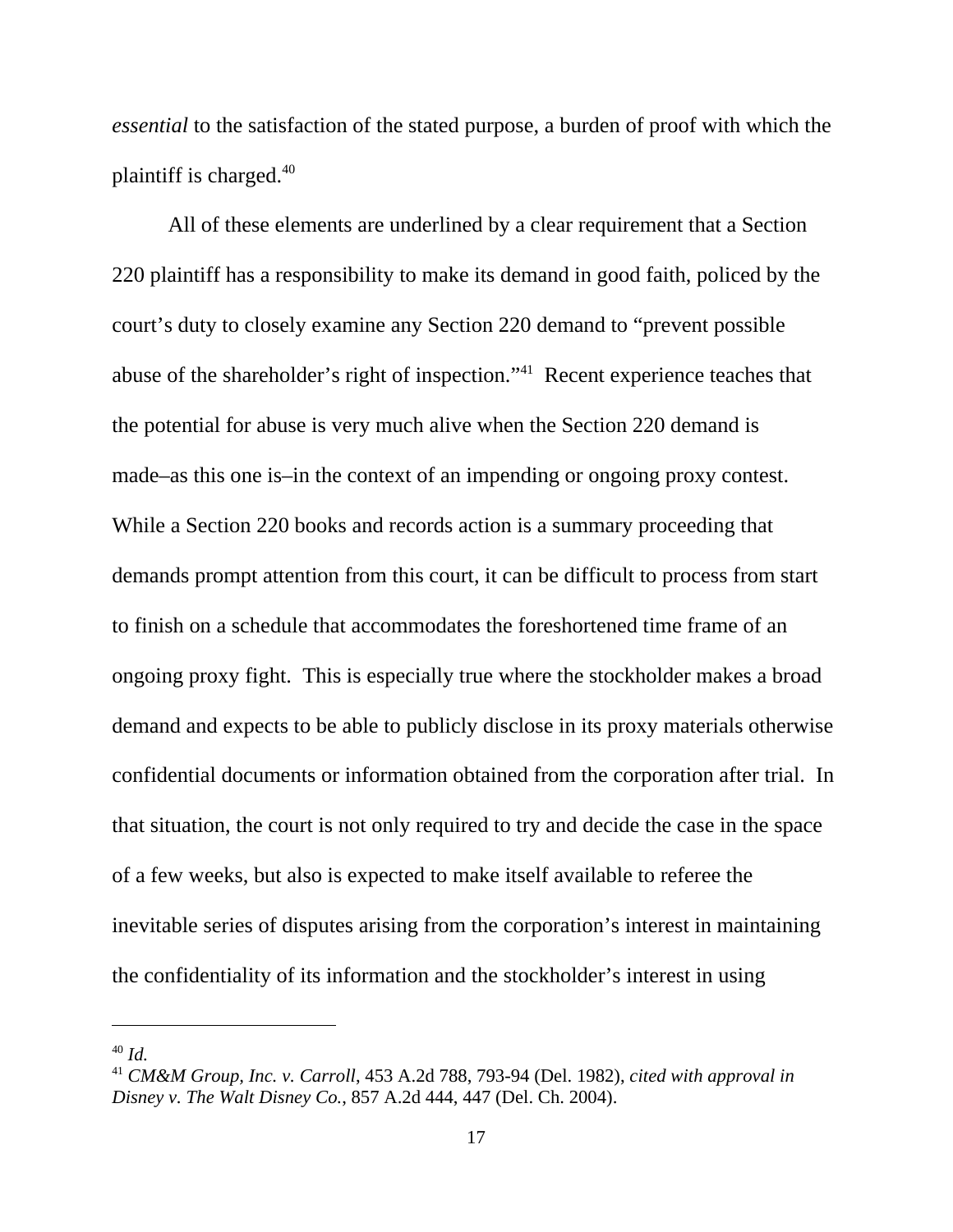otherwise confidential information in furtherance of its proxy solicitation.42 In those circumstances, a stockholder must of necessity, make a narrow request calling for the production of only a small number of categories of particular documents.

Section 220 is also not a way to circumvent discovery proceedings, and is certainly not meant to be a forum for the kinds of wide-ranging document requests permissible under Rule 34. Indeed, the Supreme Court emphasized exactly this point in *Security First Corporation v. U.S. Die Casting and Development* Company,<sup>43</sup> where it was confronted with a wide, eight category demand letter.<sup>44</sup> Although the Supreme Court ordered production of some documents, to be determined by this court on remand, the key aspect of *Security First* is what the opinion says about the scope of a permissible Section 220 request. Notably, the Supreme Court observed that Section 220 and discovery under Rule 34 are entirely

<sup>42</sup> In *Disney*, 857 A.2d at 449, the court discussed the dynamics of that process and stressed both the heavy burden a person seeking to publicly disclose confidential information should be required to meet and the limited circumstances that would justify such relief. As the court said, the lever for court intervention in that particular circumstance is a showing of a likelihood that disclosure is needed to "prevent the corporation's proxy materials from being false and misleading in some material respect, or equally compelling circumstances." This high standard is needed, the court observed, because a lower standard would simply lead to the corporation itself being compelled "to disclose even more otherwise non-public information in order to put the stockholder's disclosures in what the corporation believes to be the proper context." *Id.* at 450.

<sup>43</sup> *Security First*, 687 A.2d 563 (Del. 1997).

<sup>44</sup> *Id.* at 569.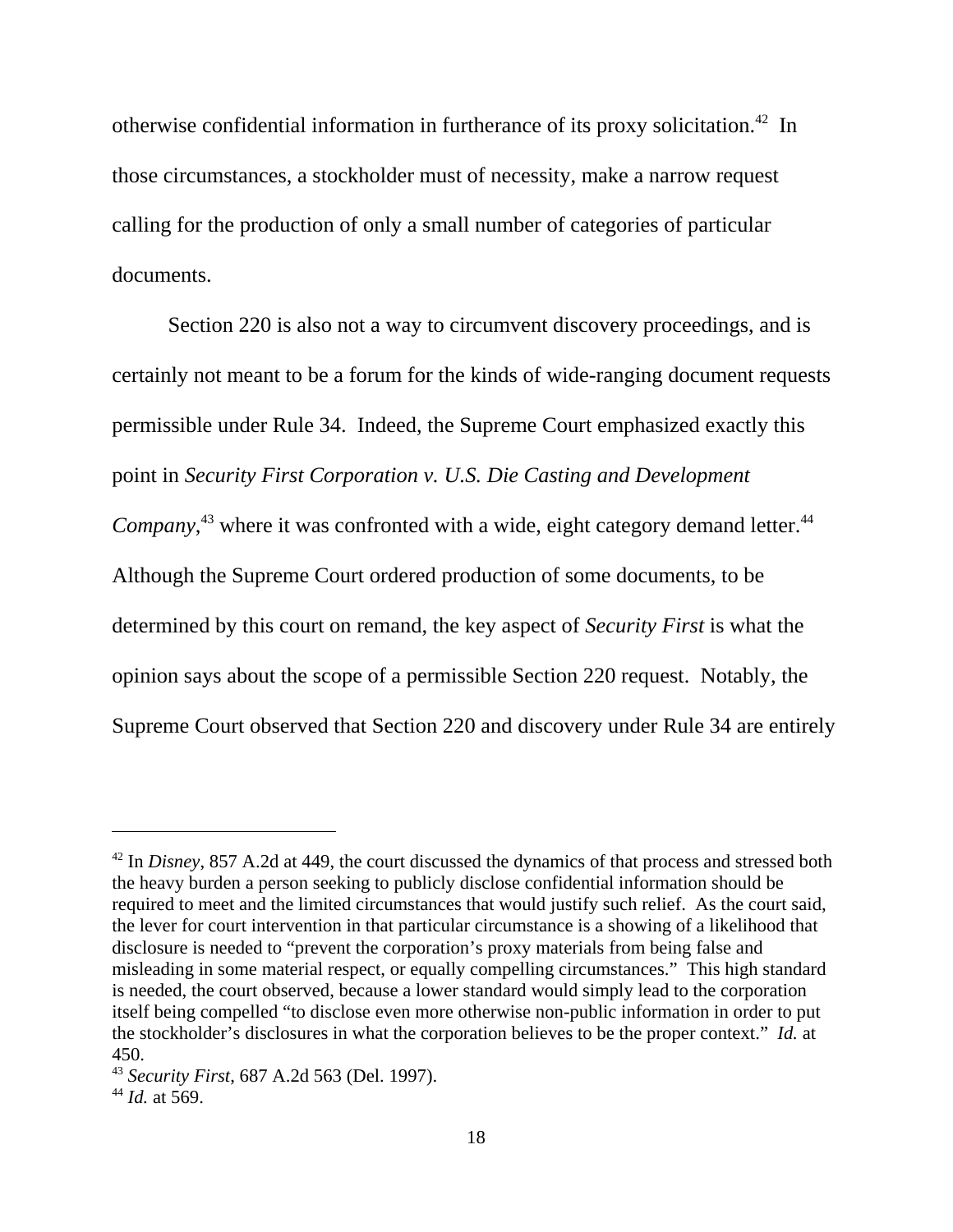different procedures, and that a Section 220 inspection is meant to be substantially limited in scope:

The scope of the production which the Court of Chancery ordered in this case is more akin to a comprehensive discovery order under Court of Chancery Rule 34 than a Section 220 order. The procedures are not the same and should not be confused. A Section 220 proceeding should result in an order circumscribed with *rifled precision*. Rule 34 production orders may often be broader in keeping with the scope of discovery under Court of Chancery Rule  $26(b)$ .<sup>45</sup> (emphasis added)

Our Section 220 cases hold, therefore, that while the right to books and records is

an important stockholder protection, it is not unlimited. Rather, any Section 220

demand is subject to close inspection for appropriateness under our law.

The demand in this case, in both form and spirit, is inconsistent with the

holding in *Security First*. 46 Most important, the plaintiff here filed an

extraordinarily overbroad Section 220 demand. Indeed, Highland Select's April 12

letter makes the lengthy demand in *Security First* seem a model of brevity.

<sup>45</sup> *Id.* at 570.

<sup>46</sup> *See also Khanna v. Covad Commc'ns Group, Inc.*, 2004 Del. Ch. LEXIS 11 n.33 (Del. Ch. Jan. 23, 2004) ("Indeed, if Section 220 afforded a shareholder the full panoply of discovery rights, the goal of avoiding the costs and burdens of unnecessary discovery reflected in the policy of staying discovery while derivative and class actions are tested by motions to dismiss would be frustrated."); *Saito v. McKesson HBOC, Inc.*, 806 A.2d 113, 114-15 (Del. 2002) (A stockholder's right to inspect a corporations books and records under Section 220 "does not open the door to the wide ranging discovery that would be available in support of litigation  $\dots$ "); *Carapico v. Phila. Stock Exch.*, 791 A.2d 787 n.13 (Del. Ch. 2000) ("Of course, a person making a § 220 demand is entitled to demand documents by category and will frequently not be in a position to demand specific documents. What is required is that, at least where the purpose is to investigate particularized claims of mismanagement, the categories of documents be identified more narrowly and precisely than is typical in ordinary civil discovery."); *Freund v. Lucent Techs.*, 2003 Del. Ch. LEXIS 3, \*14 (Del. Ch. Jan. 9, 2003) (Section 220 does not authorize a "broad fishing expedition").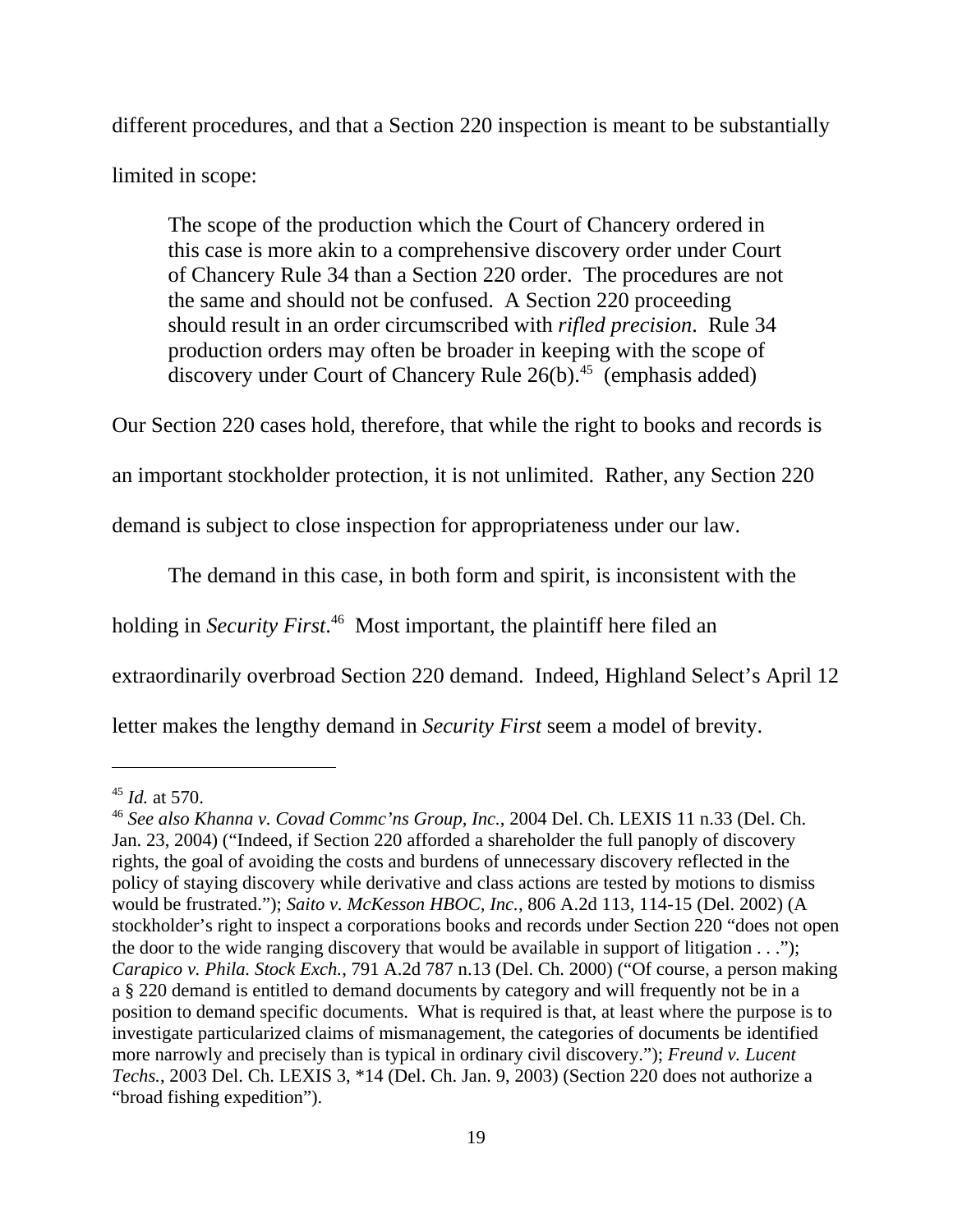Moreover, it filed that Section 220 demand, despite the fact that it (or its affiliates) could have conducted full discovery into the very same questions of mismanagement in various other cases filed in Texas federal and state court, but chose to foreclose that possibility by invoking the mandatory stay provisions of the PSLRA and the SLUSA. Of course, there is nothing objectionable about availing oneself of federal rights to stay discovery. But that action should not then be followed by a Section 220 demand that seeks what amounts to one-way discovery into the same matters.

Having issued the patently inappropriate demand, Highland Select then filed suit in this court and sought extraordinary expedition of its claim in preparation for a proxy contest that was to culminate just a month from trial. Had the court ordered the demanded documents to be turned over, it would then have spent the month of June sorting through the inevitable disputes over confidentiality that would have arisen from that production. And, despite asking the court to consider this case on an expedited basis, and thereby asking Motient to prepare its defense extremely quickly, Highland hamstrung Motient's efforts to defend itself by proffering a Rule 30(b)(6) witness who was so bound by attorney-client privilege, a self-serving lack of tenure in the plaintiff corporation, and a simple lack of knowledge, that his designation raises serious legal questions about Highland's

20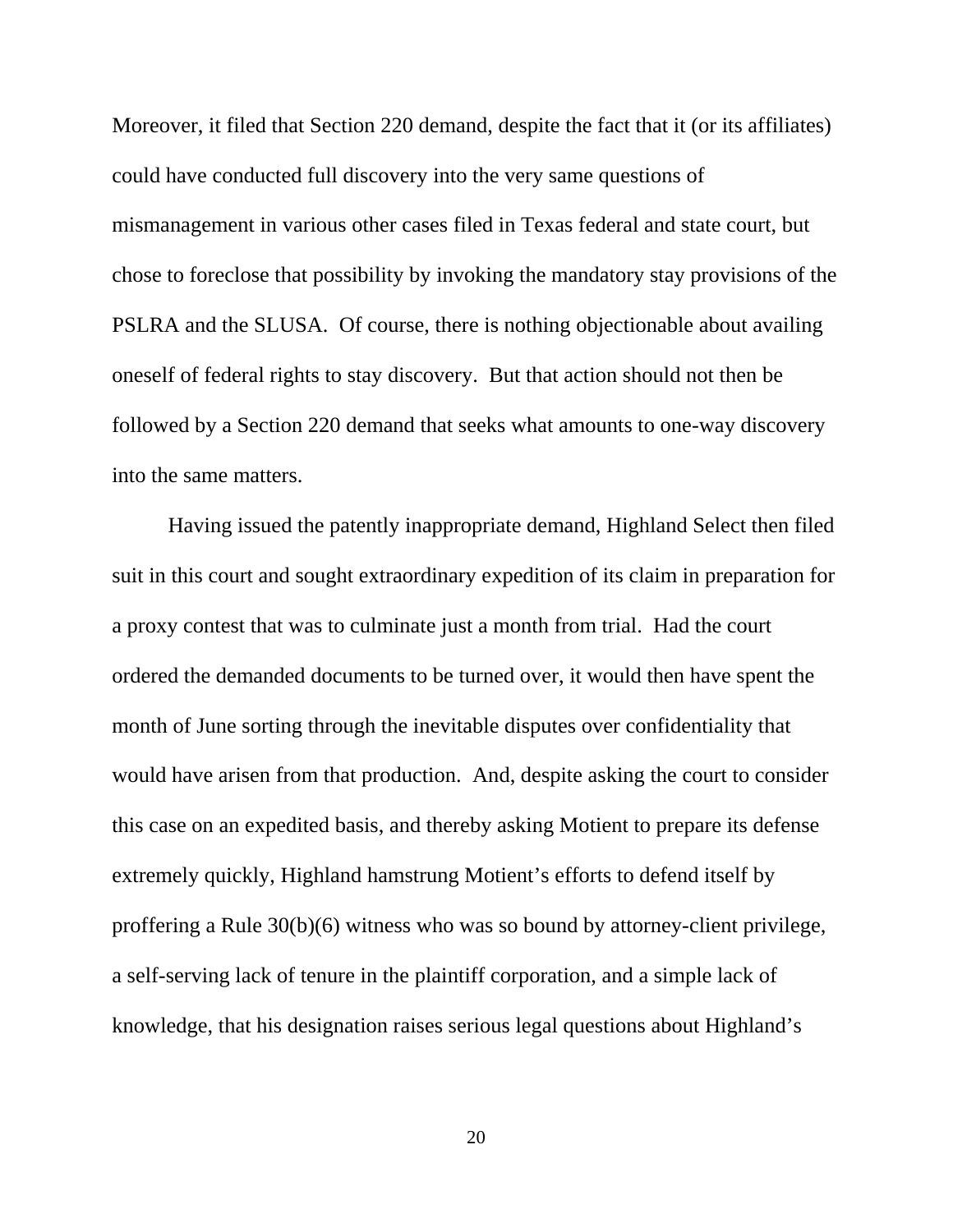compliance with the rule.<sup>47</sup> The court was particularly concerned by Highland's cramped belief that a Rule 30(b)(6) witness can only testify for the corporation to the extent that he acquired the relevant information while acting in his capacity as an officer of that corporation. A designee under Rule 30(b)(6) is expected to inform himself as to the entity's knowledge, and to testify to the limits of the designation.<sup>48</sup>

The trial further revealed that the need for a quick resolution was largely of Highland's own making. Highland Capital and its affiliates have known almost

 $47$  Court of Chancery Rule 30(b)(6) is functionally identical to Federal Rule of Civil Procedure 30(b)(6). As is clear from authorities on that rule, an entity asked to designate a Rule 30(b)(6) witness has "an affirmative duty to produce a witness who can answer questions regarding the subject matter listed in the notice. 7 JAMES WM. MOORE ET AL., MOORE'S FEDERAL PRACTICE ¶ 30.25 (3d ed. 2006), *citing Alexander v. FBI*, 186 F.R.D. 137, 141 (D.D.C. 1998) (delineating the entity's duties in response to a Rule 30(b)(6) notice). Indeed, "as a practical matter, producing a person who knows nothing about the subject matter of the litigation is the functional equivalent of having spurned the deposition altogether. Consequently, Rule 30(b)(6) can be violated when a corporate party literally sends a human being to the deposition but the person is unequipped to participate meaningfully in the deposition." *Id.* at ¶ 30.72. Further, although Rule 30(b)(6) "implicitly restricts the scope of examination by requiring the deposing party to describe 'with reasonable particularity the matters on which examination is requested,'" courts read the notice broadly to permit substantial inquiry so that the witness does not avoid testimony on the basis of a technicality. *Id.* at 30.25[4]. Minces's deposition testimony, as reflected in the record, violated all of these important premises of the relevant law, and would have been remedied had this deficiency been brought to the court's attention at the time of the flawed deposition.

<sup>48</sup> *See supra*, note 47. None of this means, of course, that all of Highland Select's objections to Motient's questions were illegitimate. A Rule 30(b)(6) deposition is a limited discovery vehicle, and focuses on topics for which the deposition has been noticed. Minces was once asked, for instance, as the chief compliance officer of Highland Capital, why Highland Capital declined to exchange its shares in a July 2005 share exchange offer initiated by Motient. Dep. Tr. 279-280. Minces properly refused to answer that question as being far outside of the scope of a Rule 30(b)(6) deposition.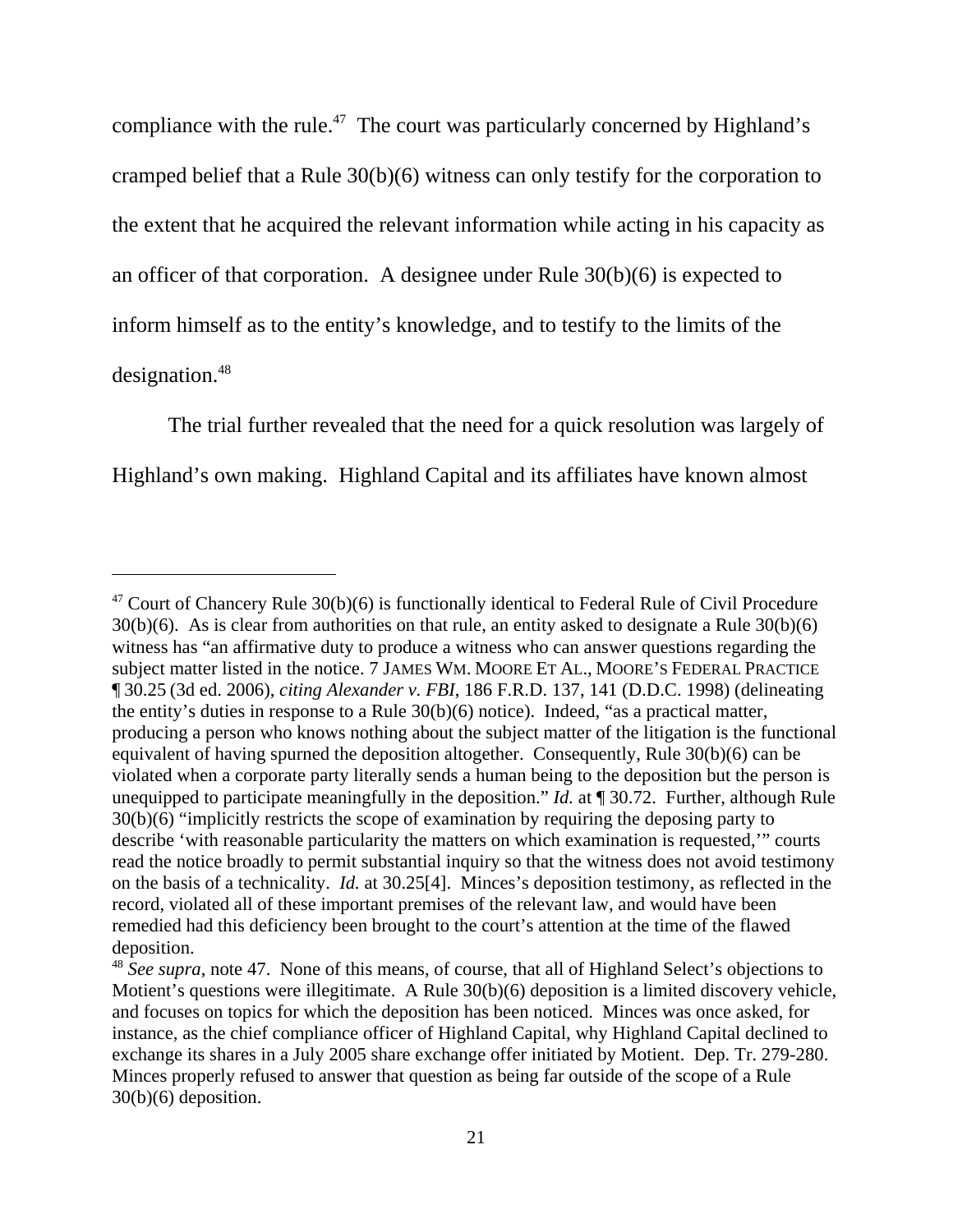every detail of the alleged mismanagement they seek to investigate for months.<sup>49</sup> Dondero could thus have chosen any moment to resign his position and start agitating for change, but instead chose to wait until February to take that ultimate step. Indeed, this pattern began in August 2005, when, instead of using Section 220 as a tool to gather information, as our courts have repeatedly admonished potential plaintiffs to  $do<sub>50</sub>$  a Highland affiliate chose instead to file an inadequately pleaded derivative suit, which this court later had no choice but to dismiss.

In the meantime, Highland proceeded to publish its detailed and excessive Section 220 demand publicly several times.<sup>51</sup> Finally faced with the reality of trial, Highland began to pare down its demand, first in a minor way in its opening brief, and then apparently wholesale at 11:00 p.m. the night before trial. When the court was compelled to order additional submissions because Highland Select was not prepared to explain at trial how the new demand differed from the original demand, Highland's responsive letter changed its demand again.<sup>52</sup> None of these revisions

<sup>&</sup>lt;sup>49</sup> This court has observed that the timeliness of a demand can be a factor in the credibility of the petitioner's stated purpose. *Amalgamated Bank v. UICI*, 2005 Del. Ch. LEXIS 82, \*9-10 (Del. Ch. June 2, 2005) ("[T]he passage of time, as may be measured against a statute of limitations, or the outcome of earlier litigation, as a source of collateral estoppel or *res judicata* defense, may be relevant to the Court's inquiry as to whether certain corporate books and records are necessary for a shareholder's purpose of evaluating a potential derivative action. For example, as time goes by, it may be that the shareholder's proper need for a corporate record would diminish.").

<sup>50</sup> *See, e.g., Rales v. Blasband*, 634 A.2d 927, 935 (Del. 1993); *White v. Panic*, 793 A.2d 356, 364-65 (Del. Ch. 2000).

<sup>51</sup> JX 142; JX 143.

 $52$  Highland Select Letter at 3, June 5, 2006 ("In addition, to further alleviate any purported burden on Motient, Highland Select has withdrawn Request No. 2 from the revised 220 demand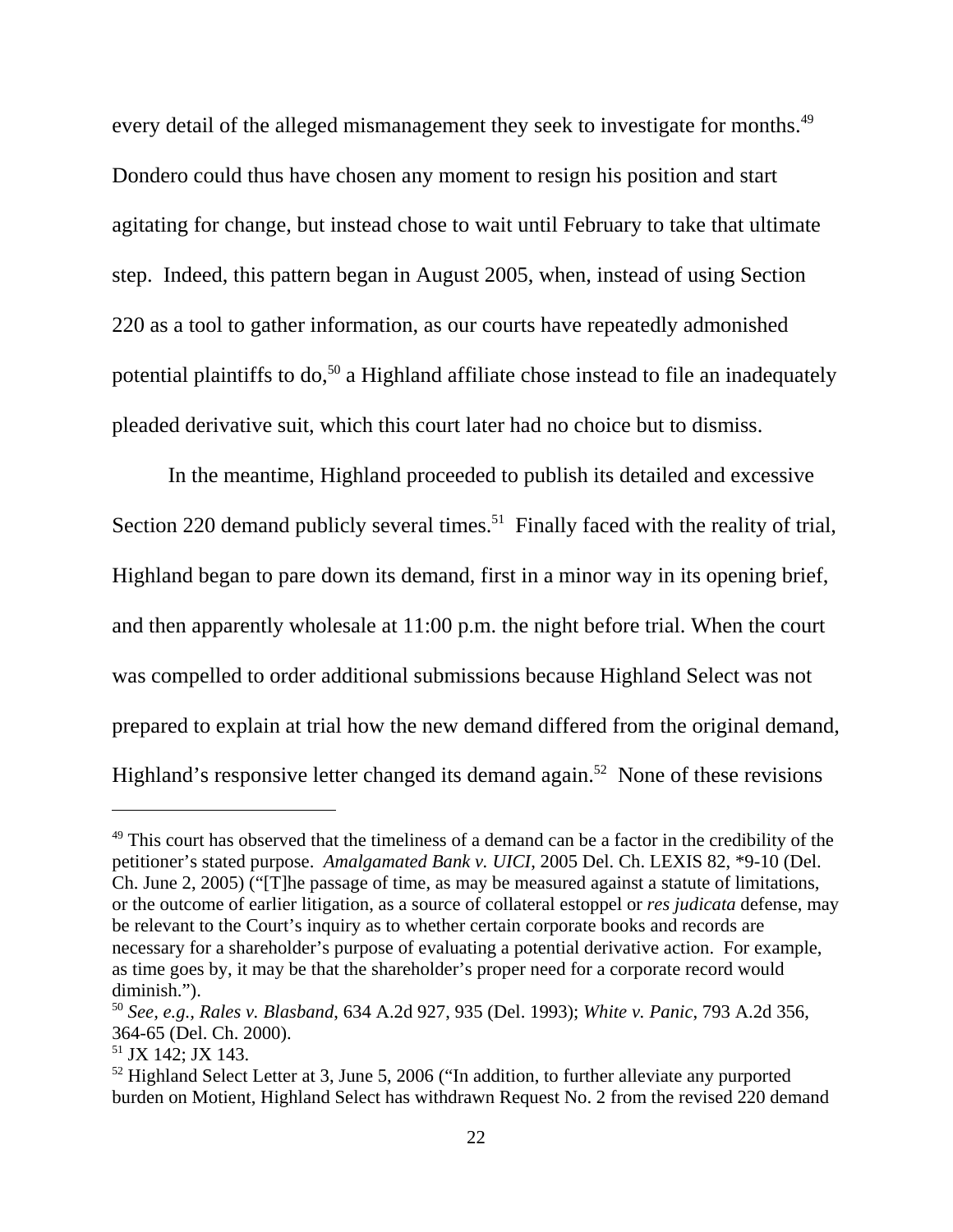adequately address the court's concern as to the breadth of the original demand sued upon or the scope of relief Highland Select continues to seek.

These facts describe a remarkable confluence of events that amount to an abuse of the Section 220 process, designed for some purpose other than to exercise Highland Select's legitimate rights as a stockholder.<sup>53</sup> Indeed, the facts adduced at trial clearly suggest that Highland's purported purpose in bringing this Section 220 action to gain information for use in its proxy fight verges on being a ruse.<sup>54</sup> Highland, from the beginning of this process, intended to file a proxy contest, and had all the information it needed to take that step, whether from public filings or from Dondero's long service as a Motient director. Highland thus appears to have maintained its books and records demand in large part because it has derived utility from the demand itself as a rhetorical platform.<sup>55</sup> That is not the kind of

presented at trial which requested that the Company provide to Highland Select 'all documents provided to the Board, Executive Committee, Audit Committee, SEC or any outside auditor relating to PWC's dismissal.'").

<sup>&</sup>lt;sup>53</sup> The Section 220 right is bound by a requirement of good faith and lack of abuse, as explained herein. Where those factors are in doubt or missing, the court must use its statutory powers to deny relief. *See Cohen v. El Paso Corp.*, 2004 Del. Ch. LEXIS 149, \*8 (Del. Ch. Oct. 18, 2004) ("The Court will not allow a party to proceed with a  $\S 220$  action if it is brought in bad faith."); *Compaq Computer Corp. v. Horton*, 631 A.2d 1, 5 (Del. 1993) ("On the whole, a fair reading of these cases leads to the conclusion that where the person making demand is acting in bad faith . . . access to the ledger will be denied.").

<sup>54</sup> *Sutherland v. Dardanelle*, 2006 Del. Ch. LEXIS 88, \*29 (Del. Ch. May 16, 2006) ("a defendant facing a Section 220 action may resist that demand by showing that the plaintiff's purpose, although a valid one, is not the actual purpose. In other words, the defendant may try to show that the plaintiff has pursued its claim under false pretenses.").

<sup>&</sup>lt;sup>55</sup> As the Superior Court held in a foundational books and records case, an allegation that the petitioner "lack[s] any genuine desire to obtain the information, or any part thereof, which it alleges it seeks through the order of this honorable court" would, if true, "deprive [the petitioner]